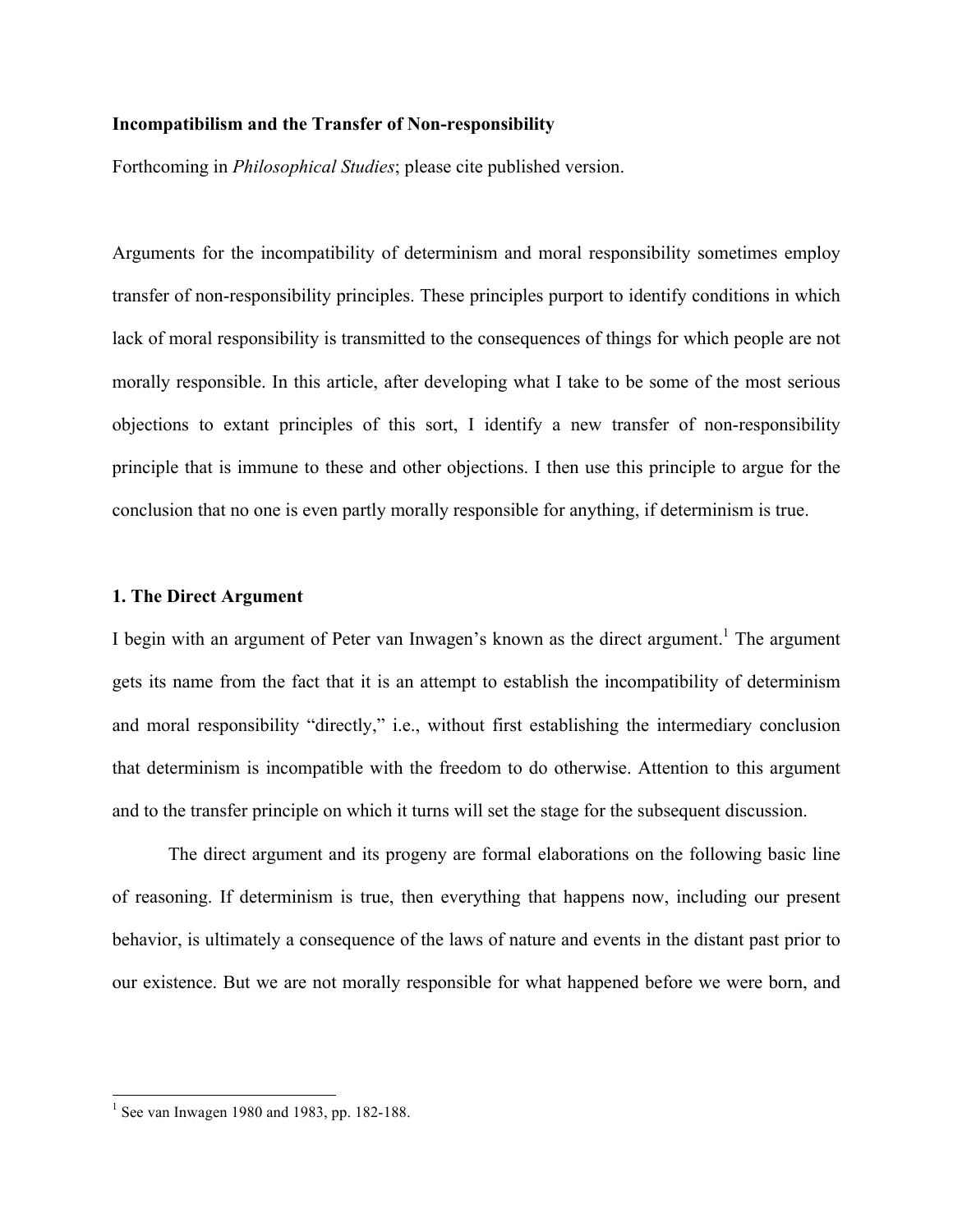neither are we morally responsible for the laws of nature. Therefore, the consequences of these things, including our present behavior, are not things for which we are morally responsible.<sup>2</sup>

In an effort to regiment this basic argument, Van Inwagen uses the following abbreviations: "□" stands for broad logical necessity, "⊃" stands for the material conditional, " $P_0$ " is a proposition describing the intrinsic state of the universe long ago before human beings existed, "L" is the conjunction of the laws of nature, "P" is any true sentence, and "NRp" abbreviates "p, and no one is even partly morally responsible for the fact that p."<sup>3</sup> Van Inwagen also employs two inference rules that, according to him, govern the use of the NR operator:

- A.  $□p ⊢ NRp$ .
- B. NR  $(p \supset q)$ , NRp  $\vdash$  NRq.

Rule A tells us that if it is broadly logically necessary that p, then we may infer that no one is even partly morally responsible for the fact that p. Rule B is a transfer of non-responsibility principle. It says, in effect, that, necessarily, if no one is even partly morally responsible for the fact that p, and if no one is even partly morally responsible for the fact that p implies q, then lack of moral responsibility for these two facts is transmitted to q.

With this formal machinery in place, van Inwagen argues as follows:

0. Determinism is true assumption for conditional proof

 $2$  See van Inwagen 1983, p. 16 for a structurally similar argument concerning free will.

<sup>&</sup>lt;sup>3</sup> In his presentation of the direct argument, van Inwagen uses Np instead of NRp, where "Np" abbreviates "p, and no one is, or ever has been, even partly responsible for the fact that p." It has become common practice in discussions of the direct argument to use NRp instead of Np because elsewhere in van Inwagen's work Np has a different reading as part of an argument for the incompatibility of determinism and the freedom to do otherwise. As far as I can tell, nothing of substance turns on these differences in presentation.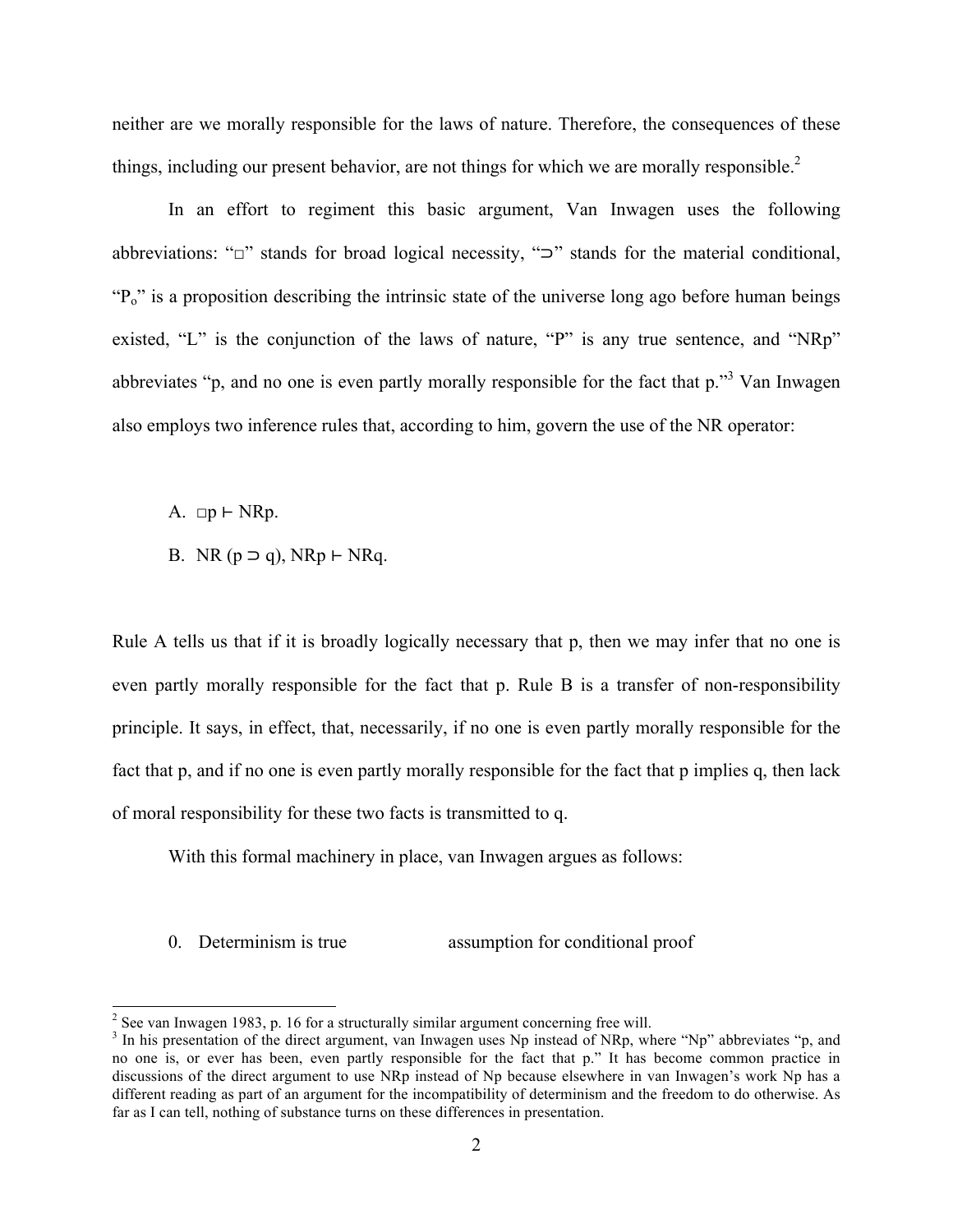|    | 1. $\Box$ ((P <sub>o</sub> & L) $\supset$ P)         | formal consequence of determinism |
|----|------------------------------------------------------|-----------------------------------|
|    | 2. $\Box$ (P <sub>0</sub> $\supset$ (L $\supset$ P)) | from 1 by exportation             |
|    | 3. NR $(P_0 \supset (L \supset P))$                  | from 2 by rule A                  |
| 4. | $NR P_0$                                             | premise                           |
|    | 5. NR $(L \supset P)$                                | from 3 and 4 by rule B            |
|    | 6. NR $L$                                            | premise                           |
| 7  | NR P                                                 | from 5 and 6 by rule B            |

If sound, this argument shows that no one is even partly morally responsible for any fact, if determinism is true.

Most philosophers who have discussed the direct argument think that rule B is the argument's weakest link. Interestingly, van Inwagen agrees. He acknowledges, furthermore, that he cannot decisively establish the validity of the principle. Nevertheless, he contends that the rule is intuitively plausible and that it is resistant to non-question begging counterexample.<sup>4</sup>

Van Inwagen's confidence in the validity of rule B may have been misplaced, though. In recent years several apparent counterexamples to the principle have emerged, the most incisive of which involve various forms of overdetermination.<sup>5</sup> I discuss one such example momentarily. But first an example of van Inwagen's will serve as a useful introduction to that discussion.

In an effort to highlight the intuitive plausibility of rule B, van Inwagen (1983, p. 187) invites us to consider a couple of examples, including the following case, which has come to be known as Snakebite. Suppose that no one is even partly morally responsible for the fact that a cobra bites John on his thirtieth birthday. Suppose, furthermore, that no one is even partly

 $^{4}$  See van Inwagen 1983, pp. 186-187.<br><sup>5</sup> See Ravizza 1994 and Fischer and Ravizza 1998, ch. 6 for the early overdetermination cases. For attempts to provide counterexamples to rule B that do not involve overdetermination, see Shabo 2010a and Widerker 2002.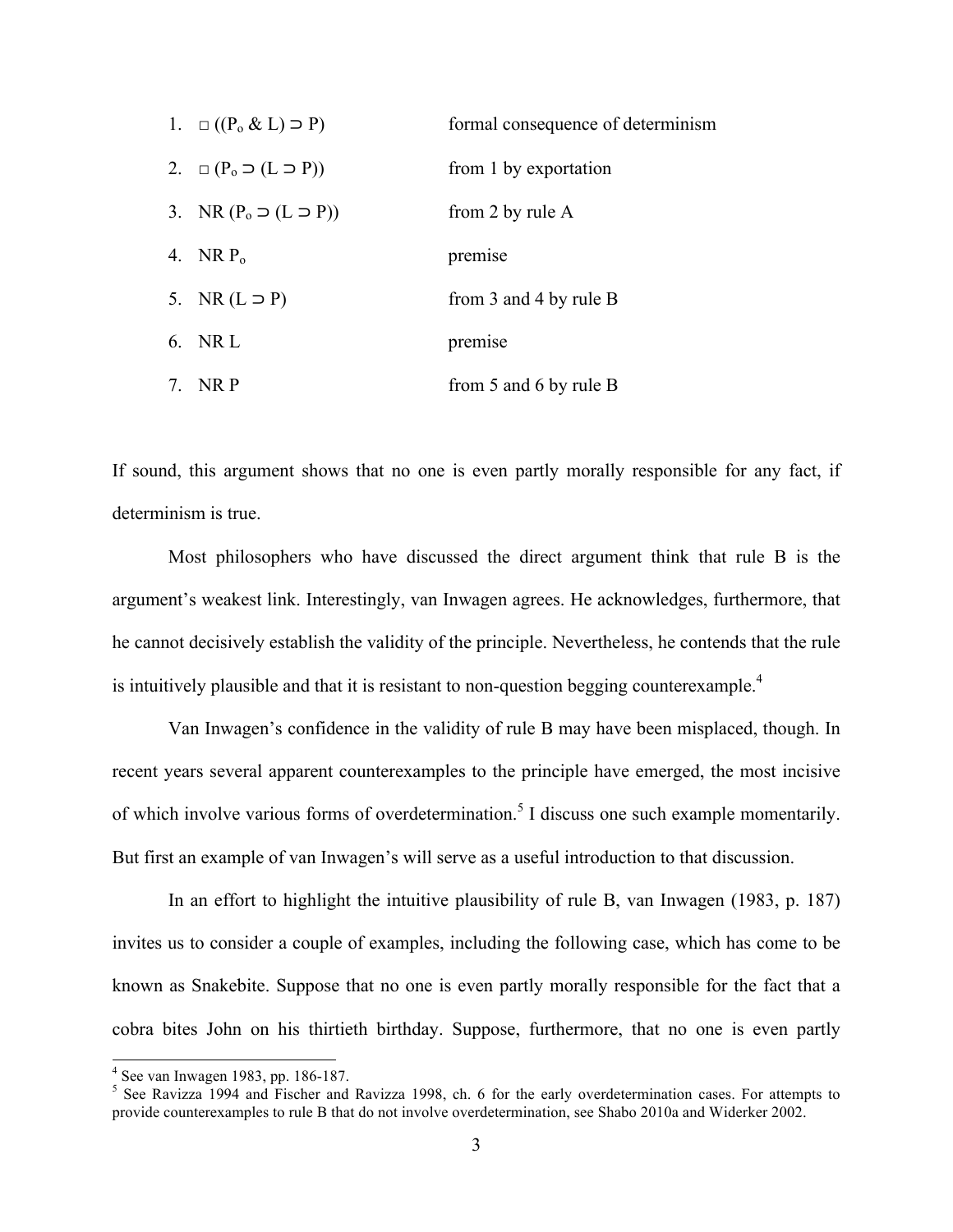morally responsible for the fact that if a cobra bites John on his thirtieth birthday then John dies on his thirtieth birthday. It seems to follow from these two suppositions, in keeping with rule B, that no one is even partly morally responsible for the fact that John dies on his thirtieth birthday.

Examples like Snakebite have been called "one-path" cases because there is only one "causal pathway" leading to the relevant outcome.<sup>6</sup> If we focus exclusively on cases like that, rule B can seem unimpeachable. Evidently, though, there can be more than one causal pathway leading to an outcome, an observation many believe points the way to counterexamples to rule B.

Consider, for instance, the following case, which I will refer to as Double Dose. Kathy stands to gain a substantial amount of money if her husband, Earl, dies before noon. So, at 11:49, she injects Earl with a lethal poison for which there is no antidote with the intention of killing him before noon. The poison with which she injected Earl takes no longer than ten minutes to kill. So, by giving him the poison at 11:49, Kathy ensures that Earl meets his untimely end by 11:59, at the latest. Kathy does all this of her own free will, despite knowing that it is morally wrong. Five minutes later, at 11:54, Earl ingests an even deadlier substance, one that takes no more than five minutes to kill. His ingesting this second substance at 11:54 is sufficient, given the laws of nature and other background conditions, to bring about his death before noon. Both the poison given to Earl by Kathy and this second substance contribute to Earl's demise at 11:59.

This is a "two-path" case, as there are two causal pathways to the relevant outcome, and it seems to provide the materials for a non-question begging counterexample to rule B. It is plausible that no one is even partly morally responsible for the fact that if Earl ingests the second deadly substance at 11:54 then he dies before noon. We may also suppose that no one is even partly responsible for the fact that Earl ingested that second substance at 11:54. So we have

 <sup>6</sup> Fischer and Ravizza 1998, p. 166. Following Fischer and Ravizza, I use "causal pathways" to refer both to existing causal sequences that actually causally contribute to an outcome, as well as to existing sequences that do not causally contribute to the outcome but would have if they had been allowed to reach completion.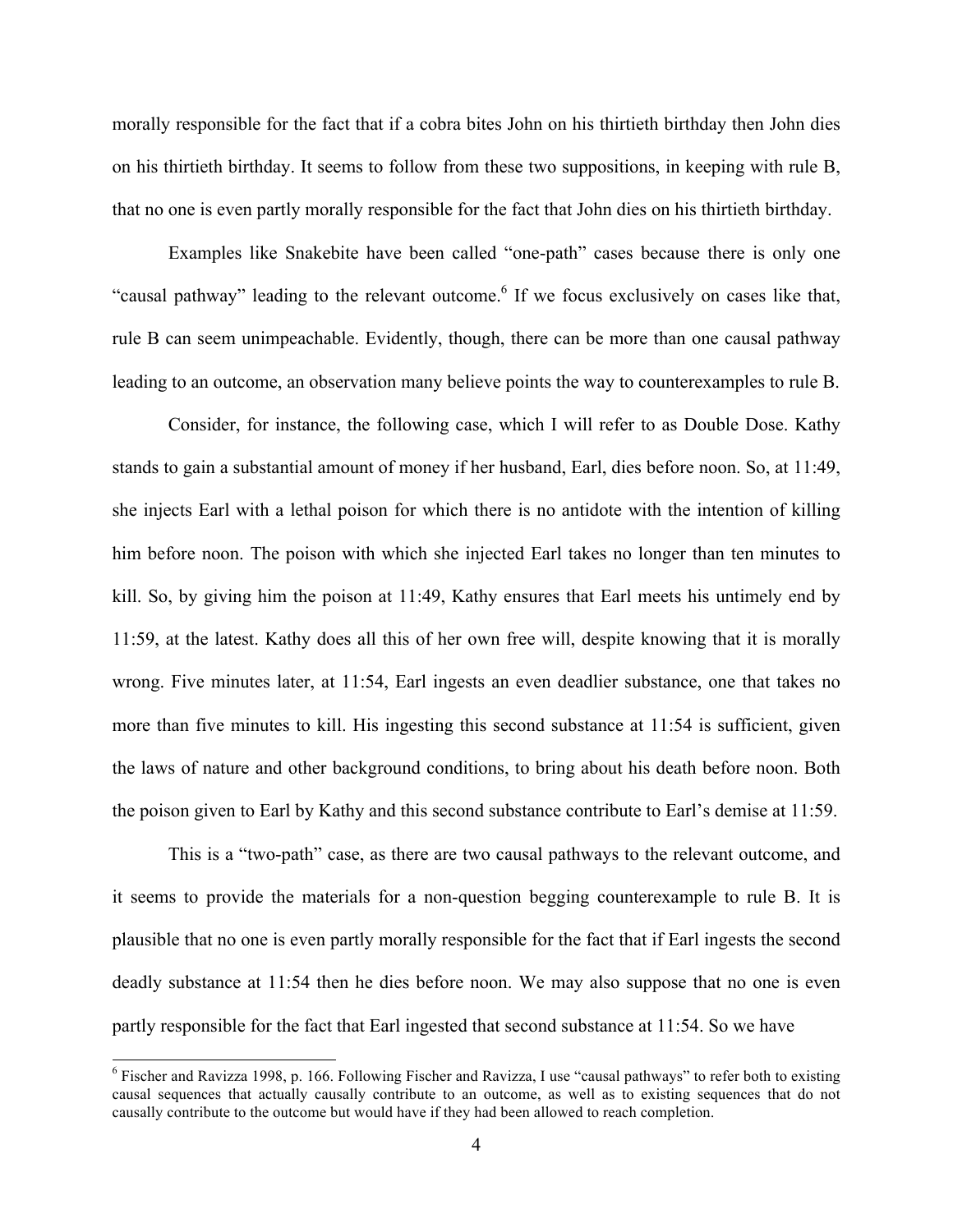- 1. NR (Earl ingests the second substance at  $11:54 \supseteq$  Earl dies before noon);
- 2. NR (Earl ingests the second substance at 11:54).

Contrary to what rule B implies, however, it does not follow from 1 and 2 that

3. NR Earl dies before noon,

for, as I will now argue, Kathy is at least partly to blame for the fact that Earl dies before noon.<sup>7</sup>

Let us add a few additional details to the story. Kathy, we may suppose, was not causally determined to poison Earl, nor was it causally determined, prior to 11:49, that Earl would die before noon, for we may also imagine that, prior to 11:49, there was no causal process up and running that would have deterministically resulted in Earl dying before noon. There was, to be sure, a deterministic causal sequence that led to that outcome, one that was independent of Kathy and her agency, viz., the one involving the second deadly substance Earl ingested at 11:54. However, that causal sequence did not commence until *after* the one initiated by Kathy at 11:49 was already well underway. The causal sequence involving the second substance thus did not begin to unfold until after it had already been settled by Kathy at 11:49 that Earl would die

<sup>&</sup>lt;sup>7</sup> Both Shabo 2010a and Widerker 2002 offer counterexamples to rule B that, unlike Double Dose, do not involve any form of overdetermination. However, none of their cases yield counterexamples to the following temporally restricted version of the principle: NR (p ⊃ q), NRq ⊢ NRq, for all p and q such that the state of affairs described by p obtains prior to the state of affairs described by q. In Widerker's examples, the state of affairs described by p obtains *after* the state of affairs described by q, and in Shabo's example, the two states of affairs obtain *simultaneously*. Notice, however, that Double Dose yields a counterexample to this temporally restricted version of rule B as well. Let p be "Earl ingests the second deadly substance at 11:54," and let q be "Earl dies at 11:59 or thereabouts." No one is even partly morally responsible for p, nor is anyone even partly morally responsible for the fact that p implies q. However, contrary to what the temporally restricted version of rule B implies, it does not follow that no one is even partly morally responsible for the fact that q, since Kathy is at least partly morally responsible for the fact that q (where, again, q is the proposition "Earl dies at 11:59 or thereabouts").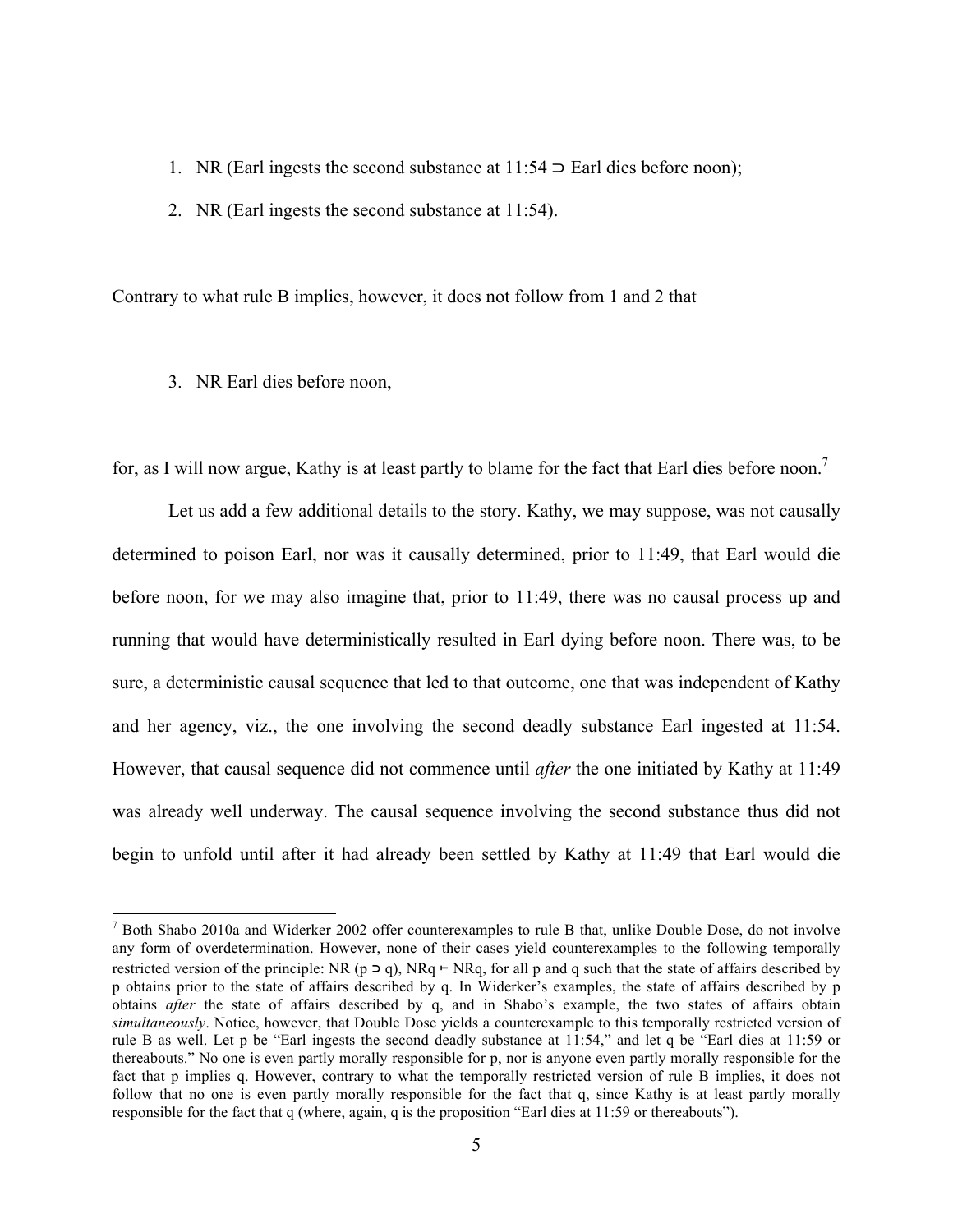before noon.<sup>8</sup> The upshot of all this is that we may assume that determinism is false in this story, that, prior to 11:49, it was not settled whether Earl would die before noon, and that it was Kathy's free action of poisoning Earl at 11:49 that sealed his fate. Given these additional assumptions, it is quite plausible that Kathy is at least partly to blame for the fact that Earl died before noon. But if she is at least partly to blame for that fact, then 3 is false, the truth of 1 and 2 notwithstanding, in which case rule B (and thus van Inwagen's direct argument) is invalid.9

## **2. Another Direct Argument**

Related difficulties beset a direct argument of Ted Warfield's (1996). Central to his argument is the following transfer of non-responsibility principle:

Beta  $\Box$ . NRp,  $\Box(p \supset q) \vdash NRq$ .<sup>10</sup>

This rule says, in effect, that, necessarily, if no one is even partly morally responsible for the fact that p, and q is a logical consequence of p, then lack of morally responsible for p is transmitted to q. Using this principle, Warfield argues as follows:

<sup>&</sup>lt;sup>8</sup> This is the main difference between Double Dose and other two-path cases thought to be counterexamples to rule B (e.g., those suggested by Fischer and Ravizza). In those other cases, the second causal sequence is already up and running before the featured agent comes on the scene, which could lead some defenders of rule B to conclude that it was already settled prior to the agent's action that the relevant outcome would obtain. But if it was already settled prior to the agent's action that the relevant outcome would obtain, defenders of rule B could argue that the agent is not morally responsible for that outcome. Whatever merit this objection has, it does not apply to the argument against rule B based on cases like Double Dose, for as we have seen, it was not settled in advance that Earl would die before noon. Rather, it was Kathy's free action that settled the matter of whether Earl would die before noon.

<sup>9</sup> Kathy is derivatively responsible for the fact that Earl dies before noon, as her responsibility for that fact derives from her responsibility for poisoning Earl at 11:49. Examples like Double Dose are therefore not counterexamples to rule B, if that principle is restricted to non-derivative responsibility (cf. Widerker 2002, p. 319). Moreover, I cannot think of any case that would provide a clear, uncontroversial counterexample to the principle once we add this restriction to the temporal restriction mentioned in note 8. It could perhaps be argued that the Frankfurt-style cases would provide counterexamples even to that restricted version of rule B. Perhaps they would, though I am skeptical. In any event, there is sufficient controversy over the Frankfurt-style cases that I doubt whether appealing to them in this context is likely to shed any light on whether the restricted version of rule B is valid.

<sup>&</sup>lt;sup>10</sup> Warfield restricts the principle to cases where "the truth-maker for q obtains after the truth-maker for p" (1996, p. 224, n. 2).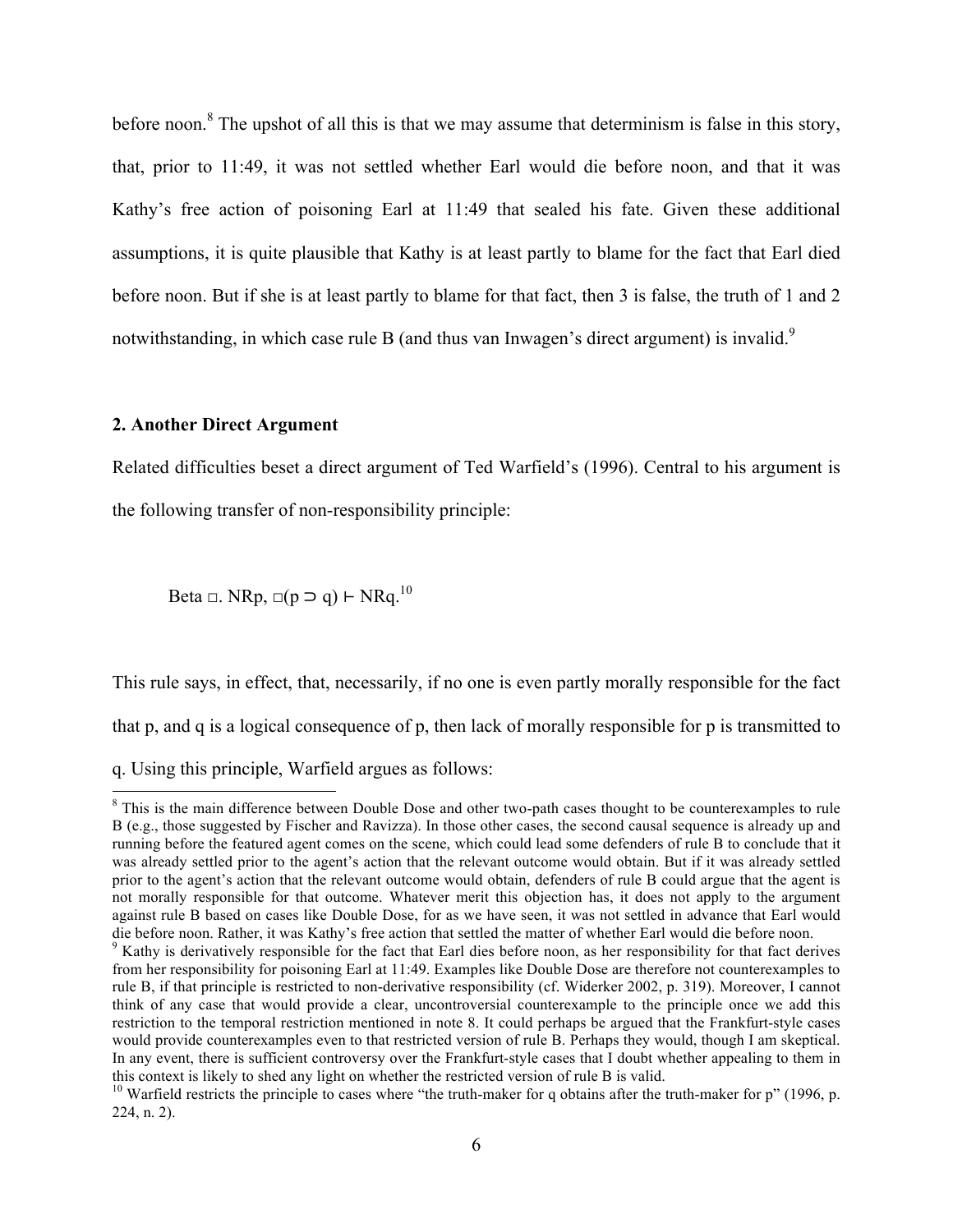| 0. Determinism is true                       | assumption for conditional proof |
|----------------------------------------------|----------------------------------|
| 1. $\Box$ ((P <sub>0</sub> & L) $\supset$ P) | formal consequence of 0          |
| 2. NR $(P_0 & L)$                            | premise                          |
| 3. NRP                                       | from 1 and 2 by Beta $\Box$      |

Recall that P is any truth. So if this argument is sound, it shows that no one is even partly morally responsible for any fact, given the assumption that determinism is true.

Warfield contends that his inference rule, Beta  $\Box$ , is not threatened by two-path cases of the sort that seem to make trouble for rule B, and thus that his direct argument improves upon van Inwagen's. To see why Warfield thinks this, consider Double Dose again. To get a counterexample to Beta □, we would need a case in which no one is even partly morally responsible for the fact that p, q is a logical consequence of p, and yet someone is at least partly morally responsible for the fact that q. But cases like Double Dose do not seem to fit the bill, at least not initially, for while it is true that no one is even partly morally responsible for the fact that Earl ingested the second substance at 11:54, Earl dying before noon is not a logical consequence of his ingesting the second substance at 11:54. So, while Double Dose may yield a counterexample to rule B, it does not seem to have the right structure to threaten Beta □.

Two difficulties with Warfield's direct argument merit attention. First, it does not improve upon van Inwagen's, at least not in the way Warfield suggests it does, for given a plausible assumption, one Warfield explicitly endorses, Beta  $\Box$  is invalid, if rule B is invalid. Consequently, if cases like Double Dose reveal rule B to be invalid, they can be used to show that Beta  $\Box$  is invalid, too. Contrary to what Warfield maintains, then, Beta  $\Box$  is threatened by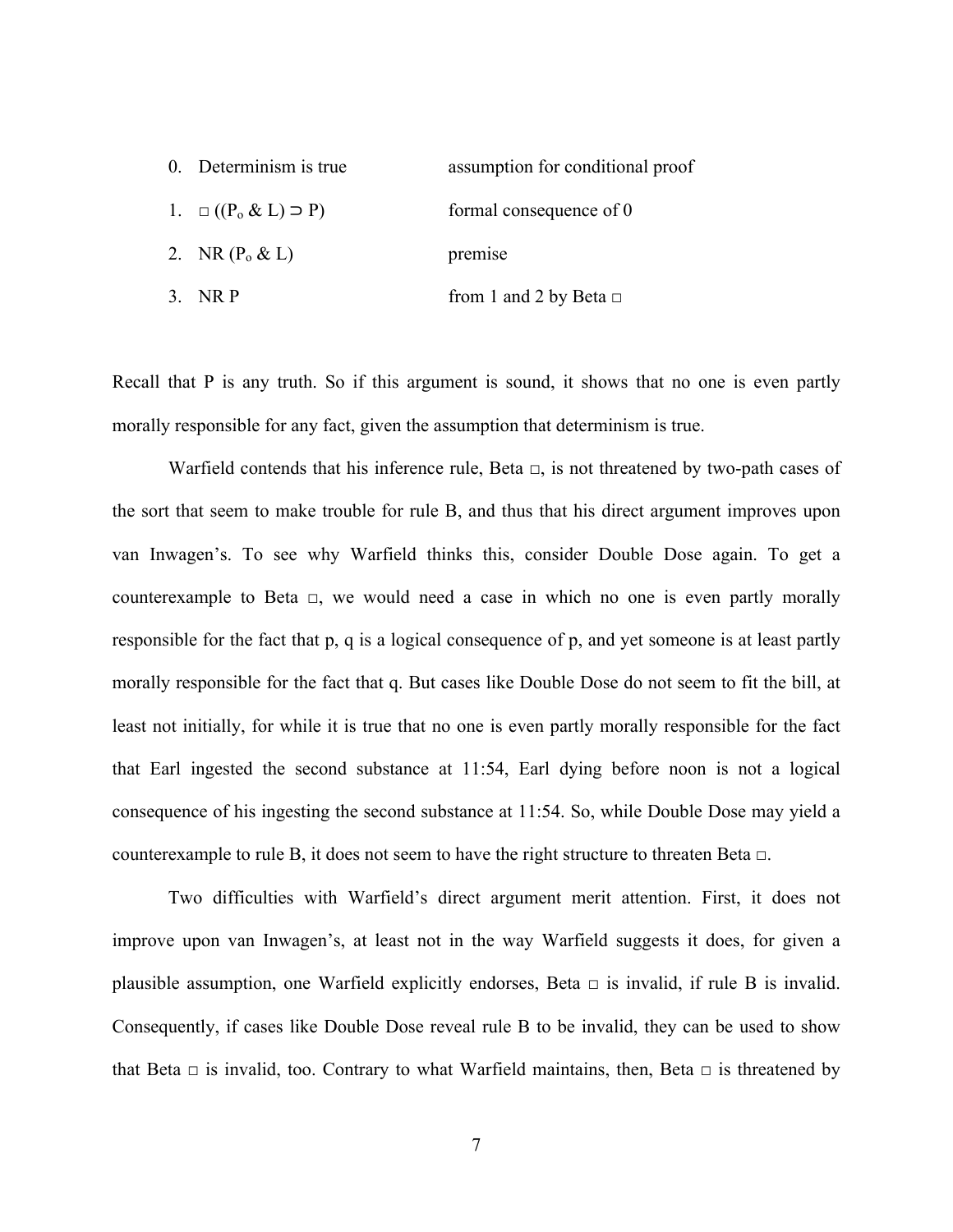two-path cases like Double Dose, if rule B is. Second, even setting aside the relationship between rules B and Beta  $\Box$ , it turns out that cases like Double Dose provide the materials for a counterexample to Beta  $\Box$  after all. The upshot of all this is that Warfield's direct argument, like van Inwagen's, is unsound. I develop both of these objections to Warfield's argument in turn.

Warfield is "confident…that if no one is even partly morally responsible for the conjuncts of a conjunction, then no one is even partly morally responsible for the conjunction" (1996, p. 218).<sup>11</sup> He thus appears committed to the validity of the following inference rule:

C. NRp, NRq  $\vdash$  NR (p & q).

Rule C tells us that if no one is even partly morally responsible for the fact that p, and no one is even partly morally responsible for the fact that q, then we may infer that no one is even partly morally responsible for the fact that  $p \& q$ . Warfield points out that for him to be wrong about the validity of rule C, there would have to be a case in which no one is even partly morally responsible for the fact that p, no one is even partly morally responsible for the fact that q, but someone is at least partly morally responsible for the fact that  $p \& q$ . Warfield reports that neither he nor anyone with whom he has discussed the matter can think of a case fitting that description, and neither can  $I<sup>12</sup>$ .

Using rule C, we can show that Warfield's direct argument does not improve upon van Inwagen's in the way Warfield claims it does. Specifically, we can show that, given the validity

- 1. NRp and NRq assumption
- 2.  $\Box$  (p  $\Box$  (q  $\Box$  (p & q))) logical truth
- 3. NR ( $p \supset (q \supset (p \& q))$  from 2 by rule A
- 4. NR (q  $\supset$  (p & q)) from 1 and 3 by rule B
- 5. NR  $(p \& q)$  from 1 and 4 by rule B

<sup>&</sup>lt;sup>11</sup> Warfield makes this claim in the context of arguing that the lone premise of his direct argument is strictly equivalent to the conjunction of the two premises of van Inwagen's argument.

 $12^{\circ}$ An interesting side note: if rules A and B are both valid, then rule C is provably valid. Here is the proof: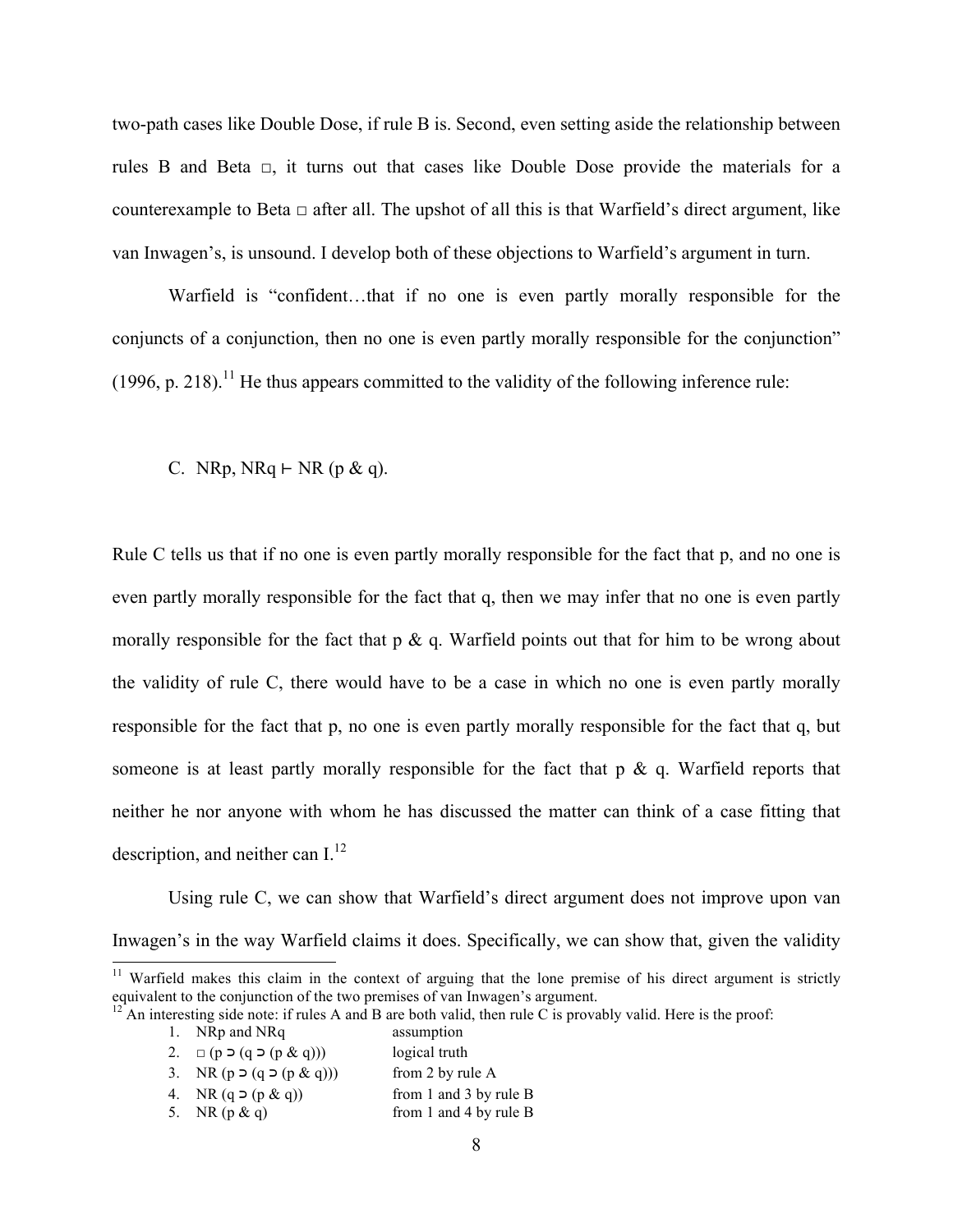of rule C, cases like Double Dose are a threat to Beta  $\Box$ , if they are a threat to rule B. To see this, notice that, given rules C and Beta □, rule B is *provably* valid. Here is the proof:

| 1. NRp, NR $(p \supset q)$            | assumption                  |
|---------------------------------------|-----------------------------|
| 2. NR ( $p \& (p \supset q)$ )        | from 1 by rule $C$          |
| 3. $\Box$ (p & (p $\Box$ q)) $\Box$ q | logical truth               |
| 4. NRq                                | from 2 and 3 by Beta $\Box$ |

Now, if rule B is indeed invalid, there must be something wrong with this proof of the principle. Assuming the validity of rule C, the culprit would obviously have to be Beta  $\Box$ . The upshot: given the validity of rule C, Beta  $\Box$  is invalid, if rule B is invalid, which means that two-path cases like Double Dose are a threat to Beta  $\Box$  after all, if they are threat to rule B. Warfield's direct argument therefore does not improve upon van Inwagen's in the way it was supposed to.

I have just argued that the fates of rules B and Beta □ are tied together. Specifically, I argued that, given the validity of rule C, the inference rule Beta  $\Box$  is invalid, if rule B is invalid. However, we have already seen that rule B is invalid. Hence, Beta  $\Box$  must also be invalid.

This first objection to Beta  $\Box$  is indirect. It begins with the observation that rule B is invalid, shows that, given the validity of rule C, Beta  $\Box$  is invalid if rule B is, and so concludes that Beta  $\Box$  is invalid, too. This conclusion can also be reached directly, i.e., without appealing to the relationship between rules B and Beta  $\Box$ . To see this, consider Double Dose again. Recall that, given the laws of nature and other background conditions, Earl ingesting the second deadly substance at 11:54 *ensured* that he would die before noon. So we have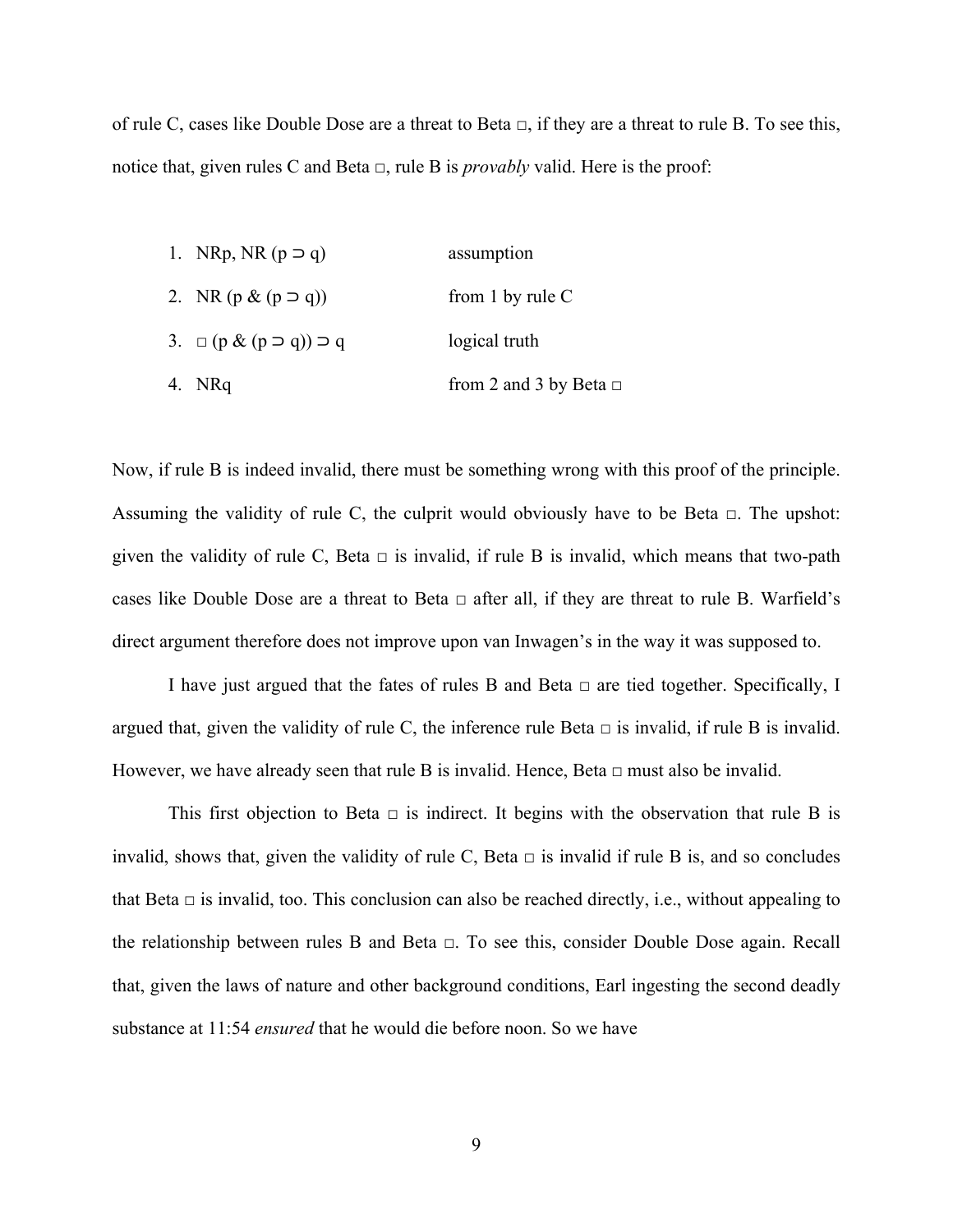1.  $\Box$  ((the actual laws of nature and other relevant background conditions obtain & Earl) ingests the second substance at 11:54) ⊃ Earl dies before noon).

We have assumed that no one is even partly morally responsible for the fact that Earl ingests the second deadly substance at 11:54, and we may also assume that no one is even partly morally responsible for the laws of nature or other relevant background conditions. So we have

2. NR (the actual laws of nature and other relevant background conditions obtain & Earl ingests the second deadly substance at 11:54).

If Beta  $\Box$  were valid, it would follow from 1 and 2 that

3. NR Earl dies before noon.

But, as we have seen, 3 is false, the truth of 1 and 2 notwithstanding, as Kathy is at least partly to blame for the fact that Earl died before noon. Beta  $\Box$  is therefore invalid.

# **3. Transferring Non-responsibility the Right Way**

The basic idea behind transfer of non-responsibility principles like rules B and Beta □ seems to be something like this: if a person is not even partly morally responsible for a certain event or state of affairs, and if that person is also not even partly morally responsible for the fact that that event or state of affairs led to some further outcome, then the person is not even partly morally responsible for that further outcome either. Let us refer to this basic idea as Transfer NR.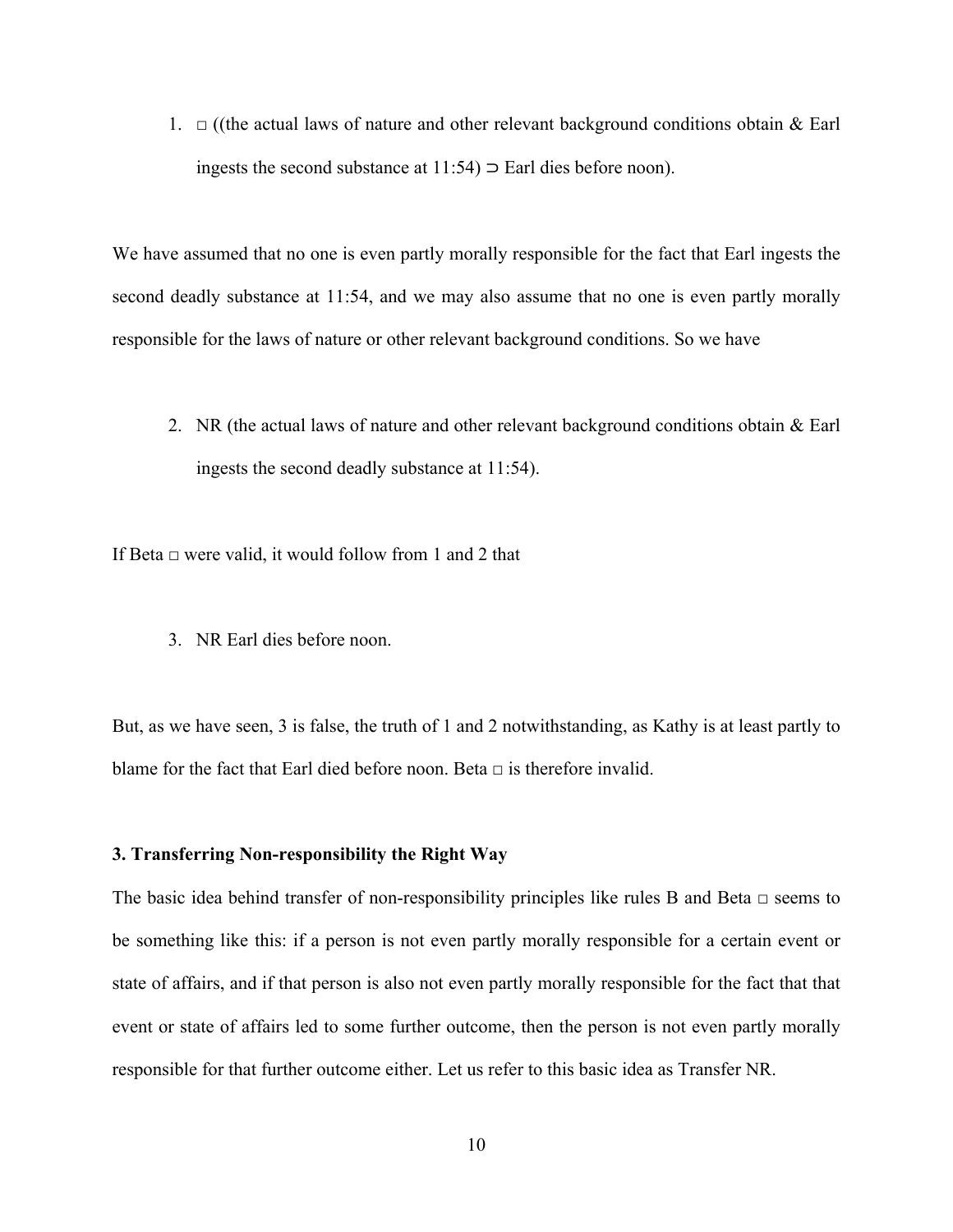Two-path cases like Double Dose are counterexamples to Transfer NR no less than to the formal inference rules B and Beta  $\Box$  that encapsulate it. Kathy is not even partly to blame for Earl ingesting the second deadly substance at 11:54, nor is she even partly to blame for the fact that his ingesting that substance at that time led to his dying before noon. But Kathy is at least partly to blame for the fact that Earl died before noon, contrary to what Transfer NR implies.

There is, however, a closely related idea that, as we shall see, is not threatened by twopath cases. Here it is: if a person is not even partly morally responsible for *any* of the circumstances that led to a particular outcome, and if that person is not even partly morally responsible for the fact that those circumstances led to that particular outcome, then the person is not even partly morally responsible for the outcome in question either. Let us refer to this related idea as Transfer NR\*. Later I will introduce a formal inference rule that encapsulates this new transfer of non-responsibility principle, and I will use it in an argument for the conclusion that no one is even partly morally responsible for anything, if determinism is true. Before doing either of those things, however, I will argue that Transfer NR\* is intuitively plausible, that it is not threatened by two-path examples like Double Dose, and that it has important advantages over two other transfer of non-responsibility principles that have been proposed in recent years.

Consider Todd, a toddler who, unfortunately, has contracted malaria. Is Todd's mother even partly to blame for the fact that he is now suffering from this terrible malady? Well, it depends. Is she even partly to blame for any of the circumstances that contributed to his contracting the disease? Suppose not. Is she even partly to blame for the fact that those circumstances led to his contracting malaria? Suppose not. Then it is hard to see how Todd's mother could be even partly to blame for the fact that he is now suffering from the disease.

11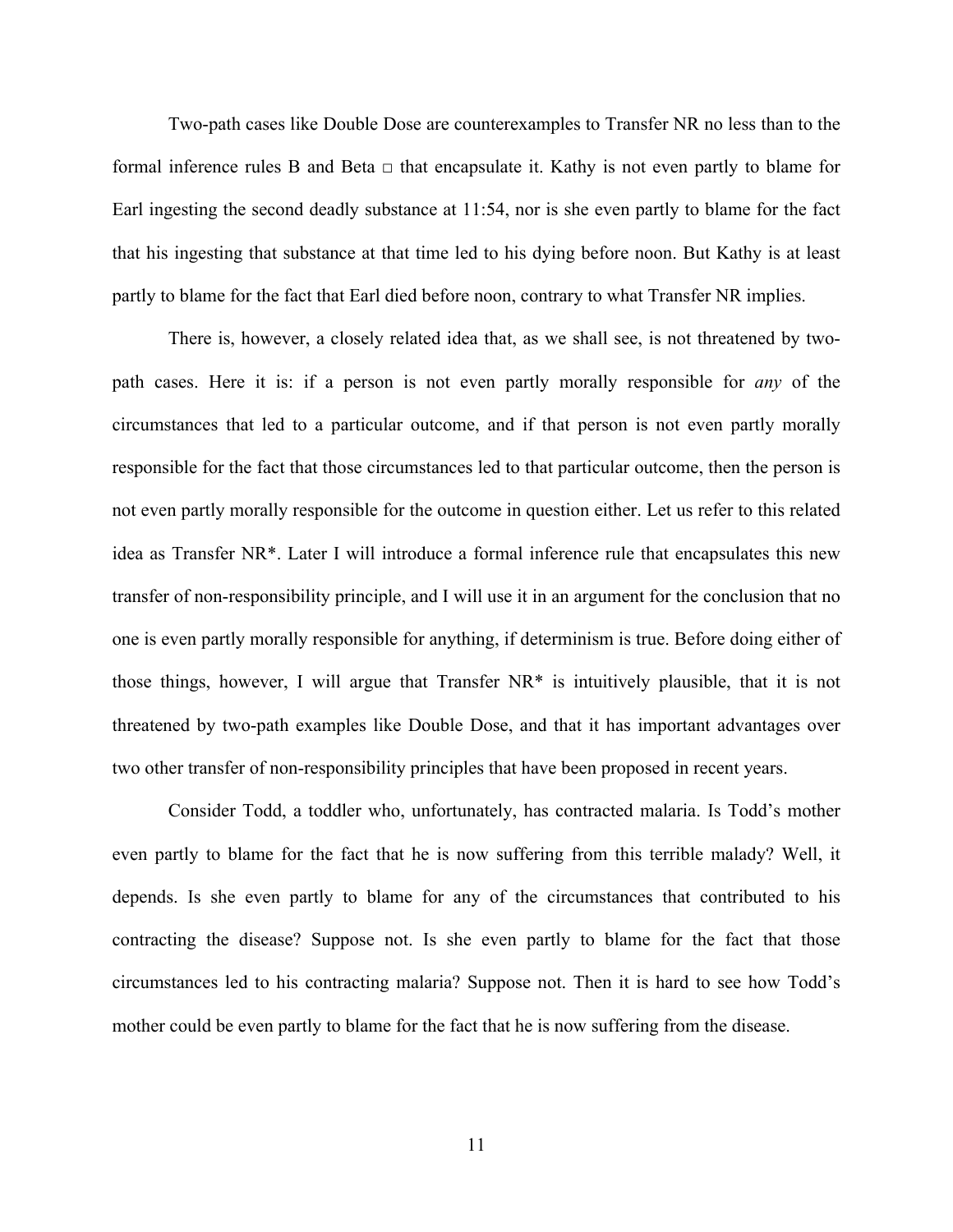Or suppose that a window in Mr. Wilson's house has been shattered to bits. Is the nextdoor neighbor kid, Dennis, even partly to blame for that fact? Again, it depends. Is Dennis even partly to blame for any of the circumstances that contributed to the window breaking? Suppose not. Is Dennis even partly to blame for the fact that those circumstances contributed to the breaking of Mr. Wilson's window? Suppose not. Then it is hard to see how Dennis could be even partly to blame for the fact that Mr. Wilson's window has been shattered to bits.

Reflection on examples like these helps bring out the intuitive appeal of Transfer NR\*. Whatever support such cases provide for the principle is defeasible, to be sure. However, in the absence of a clear counterexample or some other reason to think Transfer NR\* is false, I should think examples like these provide us with at least some reason to accept the principle.<sup>13</sup>

Not only is Transfer NR\* intuitively plausible, it is also immune to two-path cases like Double Dose. To get a counterexample to Transfer NR\*, we would need a case in which a person is not even partly morally responsible for any of the circumstances that led to the relevant outcome, the person is also not even partly morally responsible for the fact that those circumstances led to that particular outcome, but the person is nevertheless at least partly morally responsible for the outcome. A moment's reflection reveals that two-path cases like Double Dose do not fit the bill. Kathy is at least partly morally responsible for the fact that Earl died before

<sup>&</sup>lt;sup>13</sup> McKenna 2008 notes that the sorts of cases to which van Inwagen and others typically appeal in an effort motivate their preferred transfer of non-responsibility principle (cases like Snakebite, e.g.) are about responsibility for outcomes, not intentional actions. Notice that I too have appealed to outcome cases. McKenna goes on to argue that unless incompatibilists can produce confirming instances of their preferred transfer principle that involve normal human agency (cases in which a causal path passes from some antecedent set of circumstances, through ordinary deliberation, to some voluntary action), they will have failed to show that the principle is universally valid, as they will have failed to show that the relevant principle is applicable to the cases that really matter. For a response to McKenna that is right on the money, see Schnall and Widerker 2012. They point out that the sorts of confirming cases McKenna insists incompatibilists must produce are easy to come by, and that, even if they were not, this would not undermine attempts to motivate the relevant transfer of non-responsibility principle using outcome cases. As they observe, the point of citing such examples is not to generalize from specific cases to the conclusion that the relevant transfer principle is valid. Rather, the point of the examples is to "elicit a certain logical and conceptual intuition. We realize, through reflecting on an example like Snakebite, that if its premisses are true, the conclusion must be true as well, and that therefore, [rule B], which encapsulates this intuition, must be valid" (p. 32). While Schnall and Widerker focus on rule B, their defense of that rule applies, mutatis mutandis, to Transfer NR\* as well.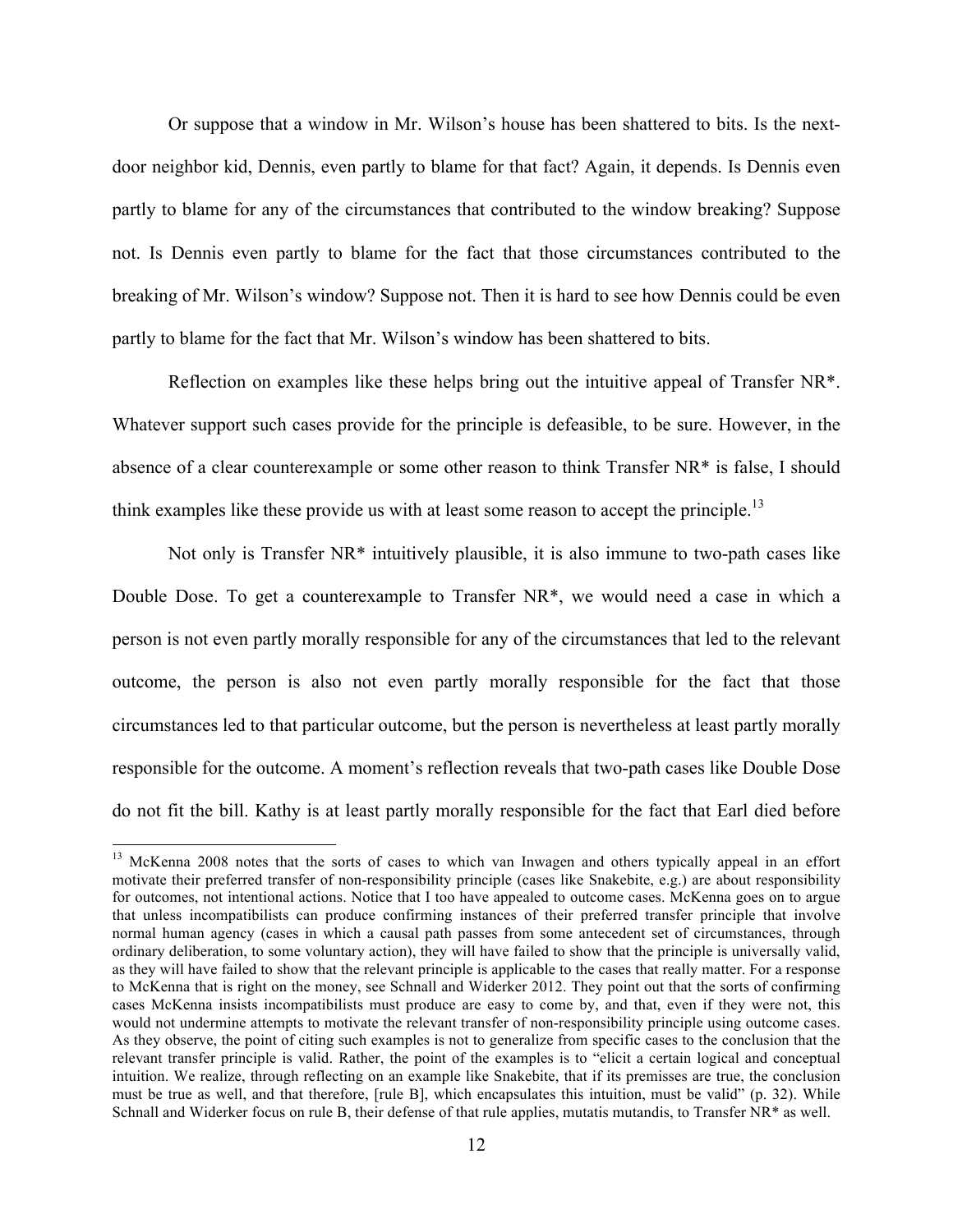noon, to be sure, but she is also at least partly morally responsible for at least one of the events that led to its being the case that Earl died by noon, viz., her act of poisoning Earl at 11:49. Such cases therefore do not provide the materials for a counterexample to Transfer NR\*.<sup>14</sup>

Transfer NR\* is not the only transfer of non-responsibility principle that is immune to two-path counterexamples, however. Both Michael McKenna (2001) and Eleonore Stump (2000; 2002) have suggested transfer principles which have this virtue as well, and which, they claim, can be used to show that determinism precludes moral responsibility. How does Transfer NR\* compare with these other principles? I believe that it has important advantages over both of them. I will argue, in particular, that there are difficulties in employing these other principles in arguments for the conclusion that determinism precludes moral responsibility, difficulties that do not arise when attempting to employ Transfer NR\* in an argument for that conclusion.

Consider, first, the principle suggested (but not ultimately endorsed) by McKenna. He observes that the sorts of cases that lend support to Transfer NR are one-path cases such as Snakebite, whereas the cases that tell most strongly against such principles are two-path cases like Double Dose. This might suggest that these principles are best restricted in such a way that they only apply to one-path cases. According to McKenna, a transfer of non-responsibility principle restricted in this way remains intuitively plausible and yet is immune to two-path cases of the sort that threaten Transfer NR.<sup>15</sup> Let us refer to McKenna's restricted principle as Transfer NR-o.<sup>16</sup> McKenna's formulation of Transfer NR-o is fairly complex, but the details of the principle need not detain us here. The important thing to keep in mind is that it is only applicable

<sup>&</sup>lt;sup>14</sup> Although I cannot develop the point at length here, it is worth noting that, as far as I can tell, other alleged counterexamples to the likes of rule B (e.g., those suggested by Shabo 2010a and Widerker 2002) pose no threat to Transfer NR\*.<br><sup>15</sup> See especially McKenna 2001, pp. 45-46

<sup>&</sup>lt;sup>16</sup> Shabo 2010b and 2011 also defends versions of Transfer NR-o.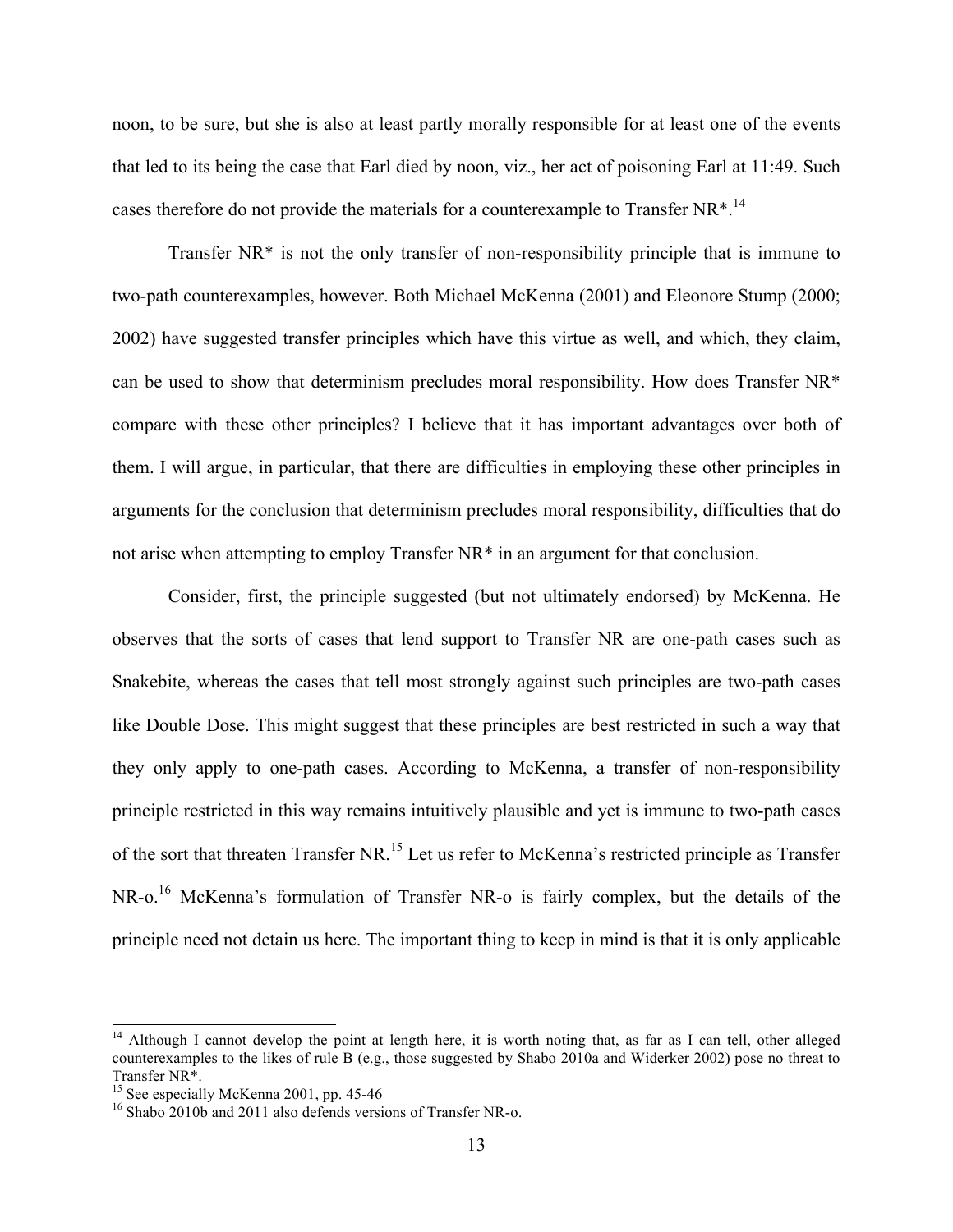to one-path cases. It is this feature of the principle that insulates it from two-path counterexamples like Double Dose. However, that same feature leads to other complications.

John Fischer believes that "it is futile to restrict [the relevant transfer of nonresponsibility principle] to one-path cases…precisely because this would render the principle unable to generate incompatibilism about causal determinism and moral responsibility" To illustrate the point, Fischer invites us to consider "a world—unusual as this would be—with all of the morally significant behavior occurring as a result of simultaneous overdetermination." He then points out that principles like Transfer NR-o are "entirely consistent with moral responsibility coexisting peacefully with causal determinism in this world" (2006, pp. 163-164).

The difficulties Fischer raises for using Transfer NR-o in an argument for the incompatibility of determinism and moral responsibility are not obviously insuperable. As Fischer himself acknowledges, "someone might reply that [Transfer NR-o] might be a *first step* in an argument for incompatibilism. On this approach, one would employ [the principle] to rule out moral responsibility in one-path cases, and then supplement it with the contention that merely adding [additional] causally deterministic paths cannot issue in responsibility" (p. 164). Let us refer to the approach described here by Fischer as the two-step approach.

I will not attempt to assess the two-step approach here.<sup>17</sup> Instead, I should like to point out that, whatever merits this approach may have, the problem it is designed to address does not arise in connection with Transfer NR\*. Because that principle is not restricted to one-path cases, it applies no less to cases involving overdetermination than to those that do not. Accordingly, any argument based on that principle should apply no less to situations like the one Fischer invites us to consider in which all the relevant outcomes are overdetermined than to situations in which they are not. Transfer NR<sup>\*</sup> thus has at least one important advantage over Transfer NR-o,

<sup>&</sup>lt;sup>17</sup> For further discussion of these and related issues, see Shabo 2011.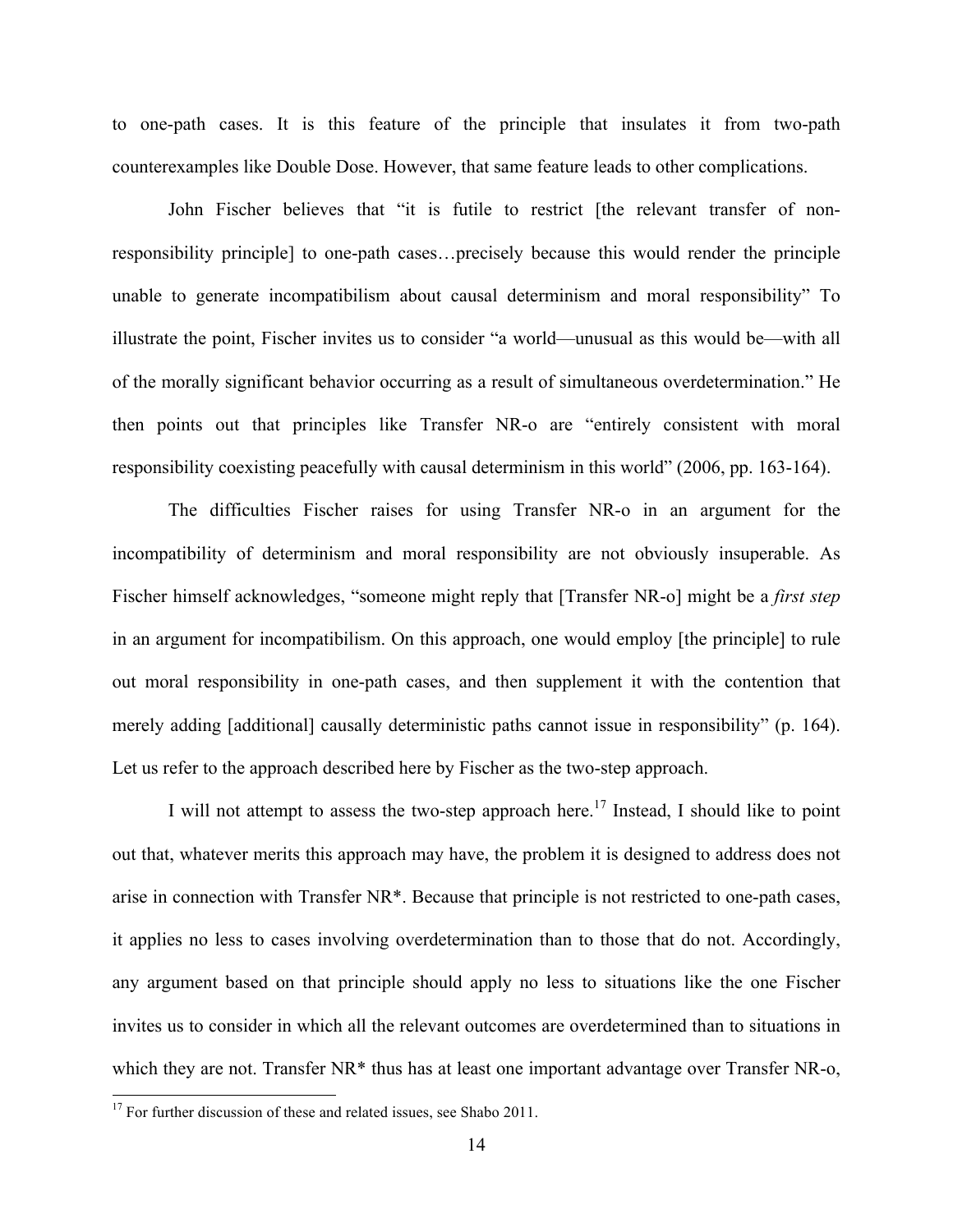insofar as it enables us to bypass the sorts of difficulties that arise when trying to use the latter principle in an argument for the incompatibility of determinism and moral responsibility.

Consider next Stump's preferred transfer of non-responsibility principle. According to Stump, counterexamples to the likes of Transfer NR must involve an agent who acts indeterministically. Otherwise, critics of such principles could not claim that the agent is responsible for the relevant outcome without presupposing the compatibility of determinism and responsibility, which, given the present dialectical context, would beg the question at issue.<sup>18</sup> But if an essential feature of the counterexamples is that they involve an agent who is not deterministically caused to act, such cases could not be used to challenge a version of Transfer NR restricted to deterministic contexts. Let us refer to this restricted principle as Transfer NR-d.

Can Transfer NR-d be used to argue for the incompatibility of determinism and moral responsibility? Fischer thinks not. The problem with using the principle in this way, he contends, is that it is difficult to assess the principle independently of the question of whether determinism precludes moral responsibility. Because Transfer NR-d is restricted to deterministic contexts, Fischer grants that it will be impossible for compatibilists to provide non-question begging counterexamples to the principle, since doing so would seem to require providing a case in which someone is morally responsible for an outcome that was causally determined entirely by states and events over which the agent had no control. At the same time, though, he contends that it will be equally impossible for incompatibilists to provide the necessary support for the principle without begging the question against compatibilists, since the only contexts in which the principle is applicable are those in which determinism is true. It is thus unclear whether appealing to principles like Transfer NR-d in an argument for the incompatibility of determinism and moral responsibility is dialectically kosher. At best, Fischer concludes, appealing to such

<sup>&</sup>lt;sup>18</sup> See especially Stump 2002, pp. 40-42.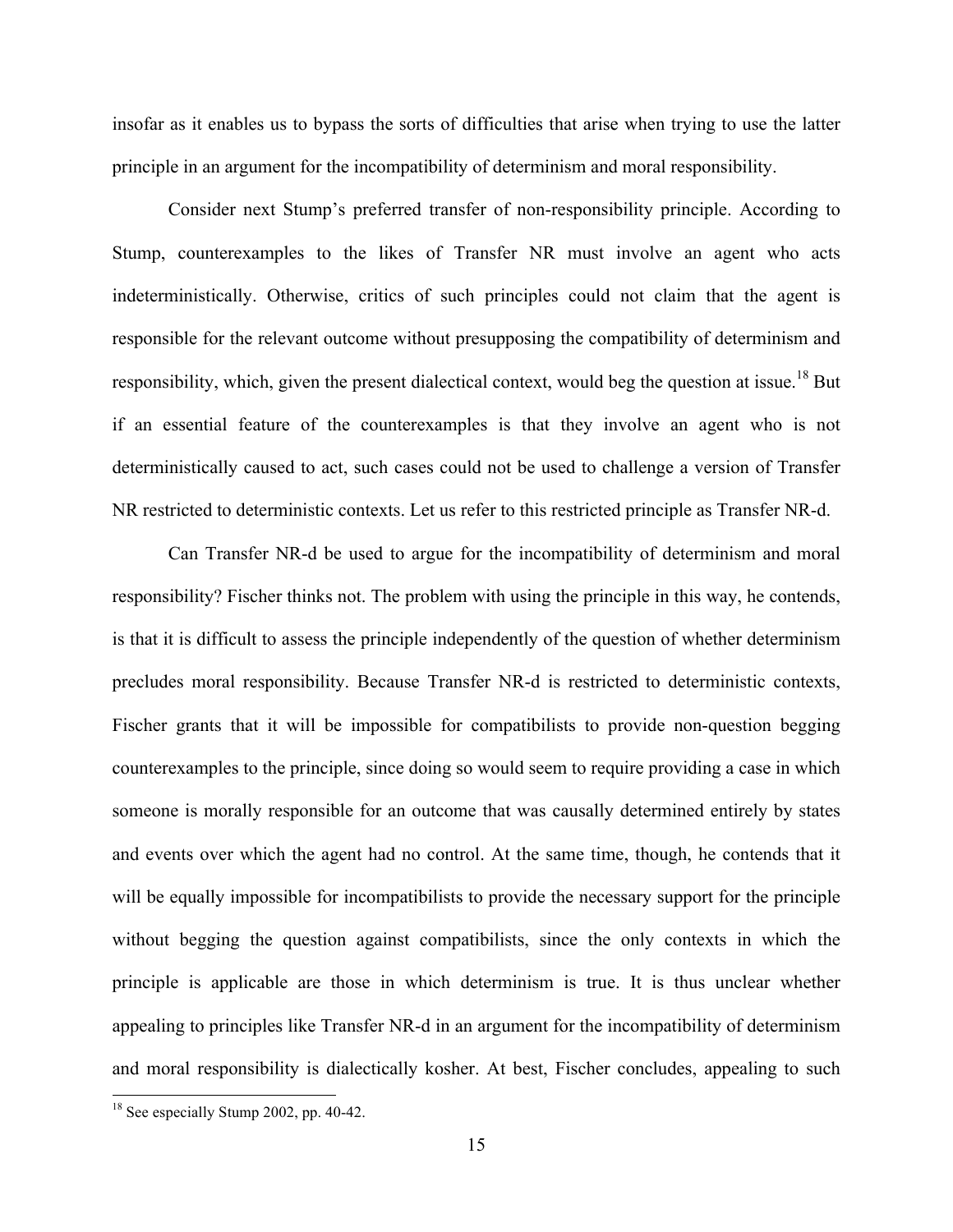principles will result in a dialectical stalemate, a situation in which theorists can neither defend nor refute a key principle in the debate without begging the question against their opponents.<sup>19</sup>

Fischer may have a point here. Notice, though, that similar difficulties do not arise when using Transfer NR\* to argue for the incompatibility of determinism and moral responsibility, since that principle is not restricted to deterministic contexts. It applies to indeterministic situations no less than deterministic ones. When adducing considerations in support of the principle, we therefore need not restrict our attention to deterministic scenarios and so need not risk begging any questions against compatibilists. Notice, in particular, that neither of the examples to which I appealed earlier in support of Transfer NR\* presuppose the truth of determinism. The principle thus has an important advantage over Transfer NR-d as well, insofar as it enables us to bypass the sorts of difficulties that arise when trying to use the latter principle in an argument for the incompatibility of determinism and moral responsibility.

A related issue merits attention before moving on. I have occasionally heard it suggested that if we were to find an incompatibilist-friendly transfer of non-responsibility principle that is safe from non-question begging counterexamples, it would be little more than a formalized expression of the fundamental incompatibilist thought that a person is not morally responsible for his actions if they are causally determined by factors beyond the person's control. But it would obviously be dialectically inappropriate to appeal to that fundamental incompatibilist thought in an argument for the conclusion that determinism precludes moral responsibility, as doing so would clearly beg the question against compatibilists. For this reason, some have concluded that transfer of non-responsibility principles cannot make a significant contribution to the overall case for incompatibilism about determinism and moral responsibility.<sup>20</sup>

<sup>&</sup>lt;sup>19</sup> See, e.g., Fischer 2006 pp. 166-167.<br><sup>20</sup> See, e.g., McKenna 2008, p. 379.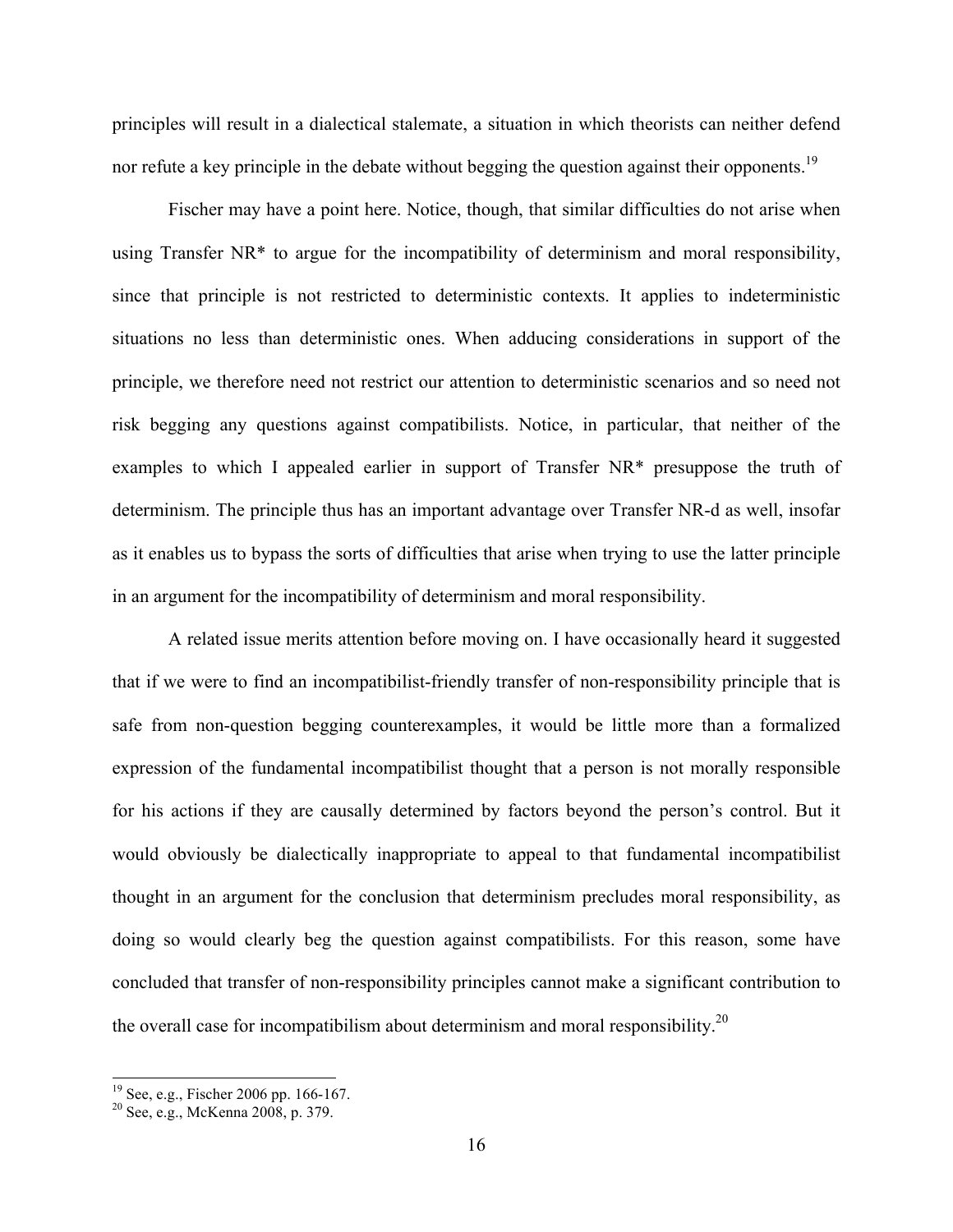The suggestion underlying this argument should be resisted, however, at least as it pertains to Transfer NR\*. That principle is neither equivalent to nor (in the absence of additional premises) does it entail the fundamental incompatibilist thought. Moreover, as I have already pointed out, the principle applies no less to indeterministic situations than to deterministic ones. It is a perfectly general principle governing the transfer of non-responsibility that, by itself, apart from further argumentation, is entirely neutral when it comes to the debate over the compatibility of determinism and moral responsibility. I therefore see no dialectical impropriety in deploying the principle in an argument for the incompatibility of determinism and moral responsibility.

# **4. Frankfurt on the Transfer of Non-responsibility**

I will explain how Transfer NR\* can be used to argue for the incompatibility of determinism and moral responsibility momentarily. Before doing so, though, I want to briefly respond to one further challenge to the principle suggested by some remarks of Harry Frankfurt's.

Frankfurt reports that principles like the original Transfer NR do not strike him as at all plausible. He writes, "I do not see why it should be thought that if p has some feature, and if the fact that p necessitates q has that feature too, it must follow that q also has it. One might just as well maintain the absurdity that if p has no cause, and if the fact that p causes q has no cause, then q has no cause" (2002 p. 63). Presumably, these remarks could be applied, mutatis mutandis, to other transfer of non-responsibility principles such as Transfer NR\* as well.

Consider the general transfer thesis to which Frankfurt adverts: if p has some feature F, and if the fact that p necessitates q is also F, then q must have F as well. To illustrate the implausibility of this thesis, Frankfurt points to the absurd principle that results if F is the feature of having no cause. Call that absurd principle Transfer NC. It says, "if p has no cause, and if the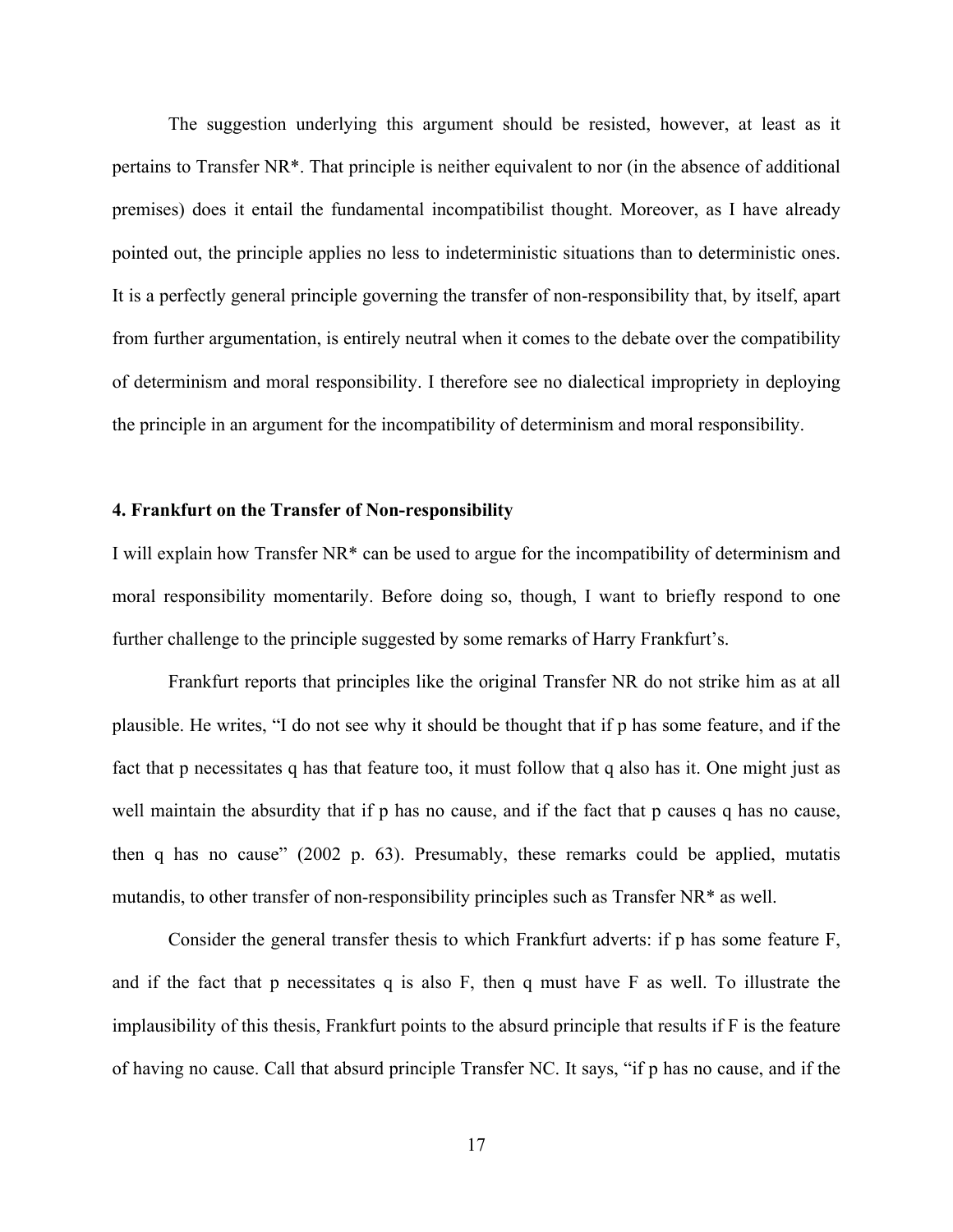fact that p causes q has no cause, then q has no cause." I think we can all agree with Frankfurt that both the general transfer thesis and absurdities like Transfer NC to which it leads are false. But what has this got to do with transfer of non-responsibility principles like Transfer  $NR^*$ ?

Perhaps the thought is that proponents of the various transfer of non-responsibility principles are using the more general transfer thesis to derive or otherwise provide support for those principles. Alternatively, perhaps the thought is that once we see how absurd the general transfer thesis is we will no longer be inclined to accept transfer of non-responsibility principles of the sort that figure in direct arguments for the incompatibility of determinism and moral responsibility. Neither thought, though, is especially promising. As far as I am aware, proponents of the various direct arguments have never defended their preferred transfer of non-responsibility principle by appealing to the general transfer thesis identified by Frankfurt. At any rate, I certainly cannot be accused of doing so. Moreover, none of the transfer of non-responsibility principles discussed in this article entail that general transfer thesis. So it is hard to see how the fact that the general transfer thesis is false casts doubt on any of those principles. The fact that some transfer principles are invalid is not a very good reason for thinking they all are. Frankfurt's appeal to the general transfer thesis thus seems to be a bit of red herring. One can consistently embrace transfer of non-responsibility principles of the sort that figure in direct arguments for the incompatibility of determinism and moral responsibility without having to embrace other implausible transfer principles of the sort Frankfurt rightly pillories.

Frankfurt also claims that even if Transfer NR and its ilk were highly plausible, that would not be a very good reason to accept those principles (2002, p. 62). In support of this claim, he cites the fact that many people now confidently reject principles that once seemed to them

18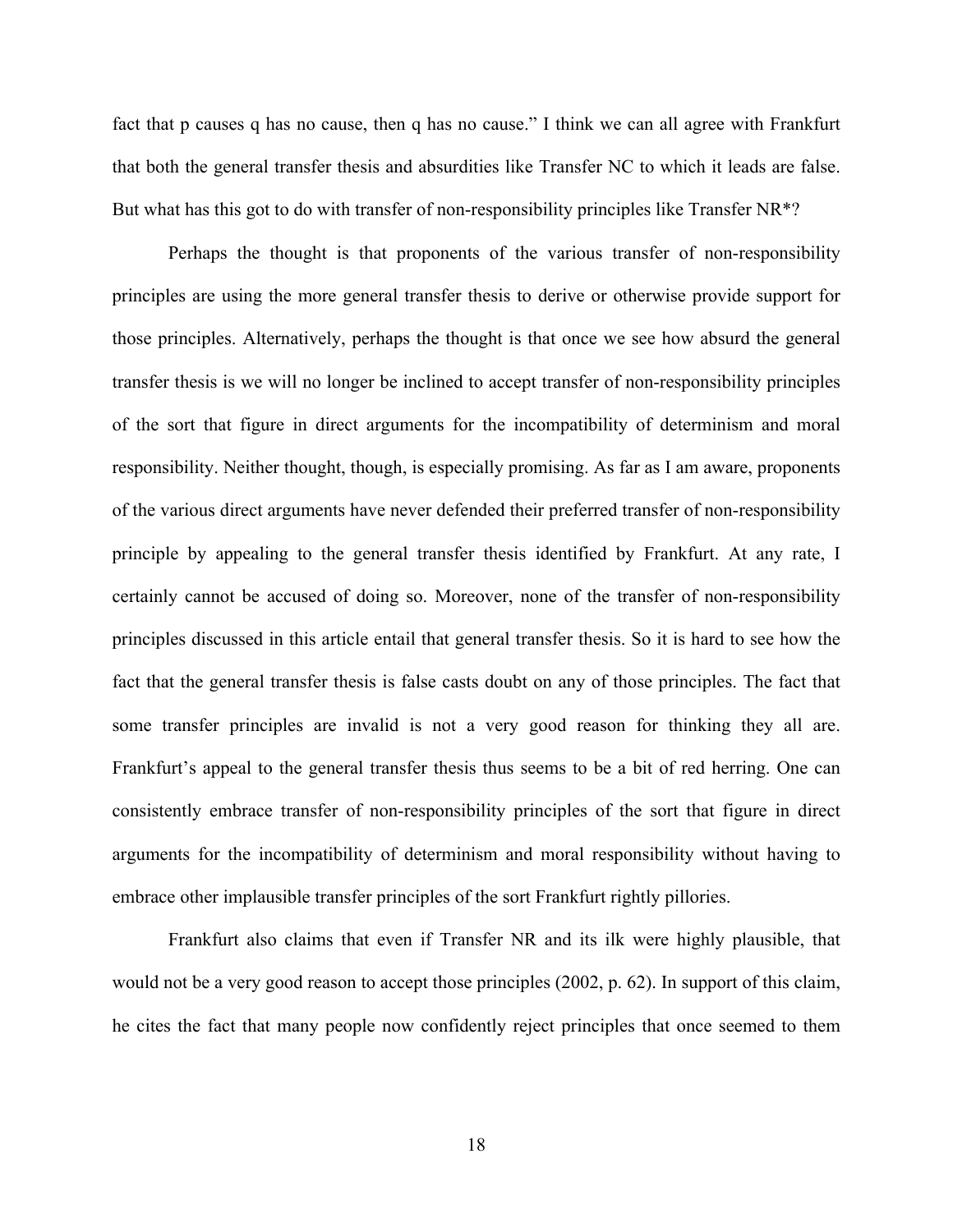highly plausible. The implication seems to be that transfer of non-responsibility principles are no different than these other principles and, accordingly, that they too should not be accepted.

It is of course true that we sometimes find ourselves rejecting principles that we find, or once found, appealing. But I see no reason to think that this should lead us to question Transfer NR\*. Typically when we reject a claim we find, or once found, plausible, this is because we have (what we take to be) good reasons for thinking the claim is false. In the absence of any reason to reject an otherwise plausible principle, though, the fact that the principle is intuitively appealing and is confirmed by a range of different examples strikes me as a perfectly good, albeit defeasible, reason to accept it. I thus see nothing in Frankfurt's discussion of transfer of nonresponsibility principles that should lead us to question the likes of Transfer NR\*.

#### **5. A New Direct Argument**

So far I have argued that Transfer NR\* is intuitively plausible, that it is immune to two-path counterexamples like Double Dose, and that it has important advantages over other transfer of non-responsibility principles that have been proposed in recent years. I will now use the principle to argue for the conclusion that no one is even partly morally responsible for anything, if determinism is true. I begin with an informal statement of the argument and then develop a more regimented version using the sort of technical machinery introduced by van Inwagen.

Suppose that Jones performs a certain action A at time t and that this is his first action or omission. Assuming determinism is true, it is a necessary truth that certain antecedent states and events, in conjunction with the laws of nature, resulted in Jones A-ing at t. But, necessarily, no one is even partly morally responsible for necessary truths. So, Jones is not even partly morally responsible for the fact that the relevant states and events, together with the laws of nature,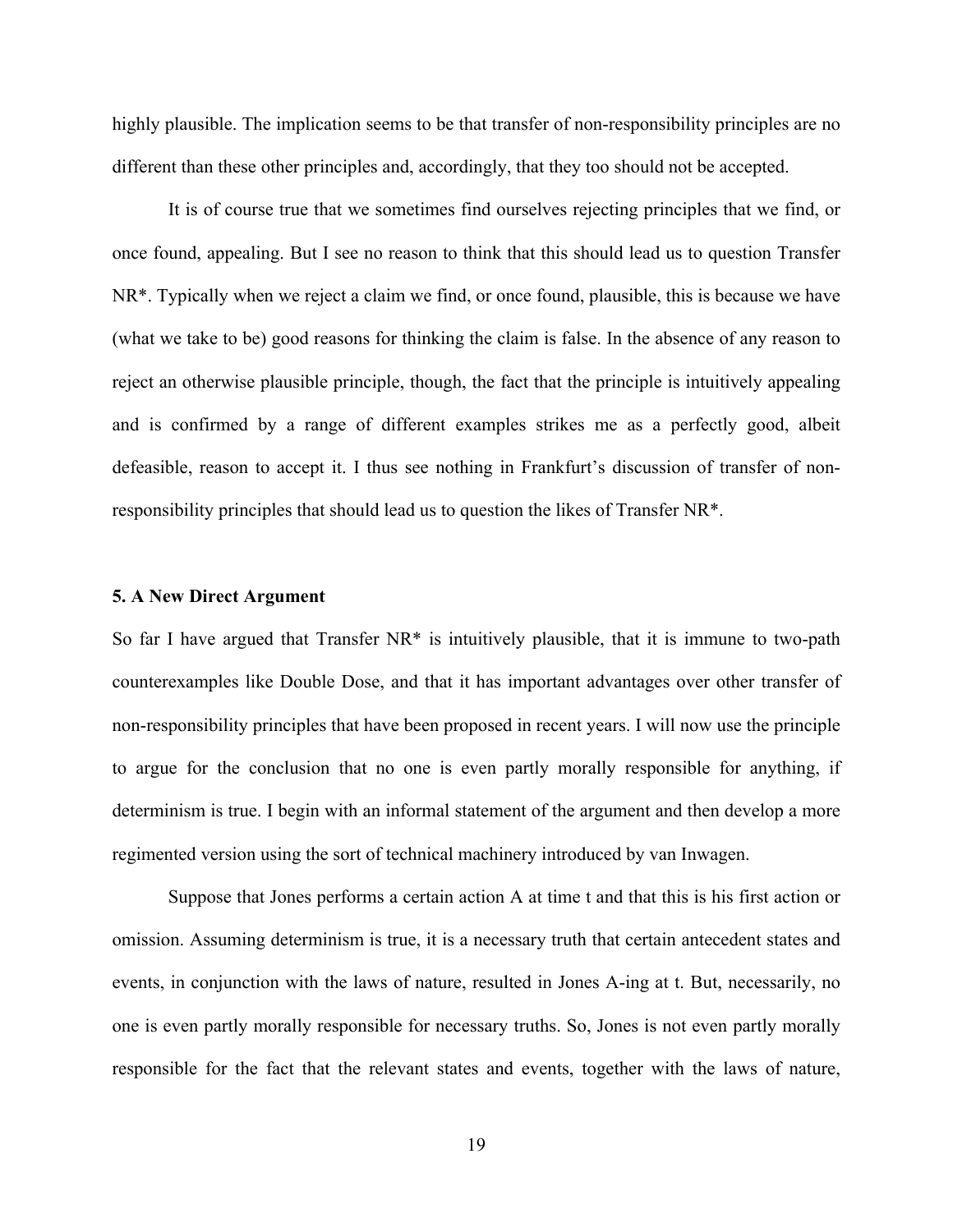resulted in him A-ing at t. Moreover, given that A was Jones's first action or omission, he is surely not even partly morally responsible for any of the states and events that led to him A-ing at t, nor is he even partly morally responsible for the laws of nature. But if Jones is not even partly morally responsible for any of the circumstances that led to him A-ing at t, and if he is not even partly morally responsible for the fact that those circumstances led to him A-ing at t, it follows from Transfer NR\* that Jones is not even partly morally responsible for A-ing at t. Therefore, Jones is not even partly morally responsible for A-ing at t, if determinism is true.

By itself this is not an especially interesting conclusion, given that A was Jones's first action or omission. However, if the argument for it is sound, it seems clear that a similar line of reasoning will apply, mutatis mutandis, to every subsequent state or event for which Jones might be morally responsible, including all of his subsequent behavior. To see this, suppose Jones performs another action B at time t2 (where t2 is later than t) and that this is his second action or omission. Assuming determinism is true, it is a necessary truth that certain antecedent states and events, in conjunction with the laws of nature, resulted in Jones B-ing at t2. But, necessarily, no one is even partly morally responsible for necessary truths. So, Jones is not even partly morally responsible for the fact that the relevant states and events, together with the laws of nature, resulted in him B-ing at t2. Moreover, given that B was Jones's second action or omission, it is plausible that he is not even partly morally responsible for any of the states and events that resulted in him B-ing at t2, unless, perhaps, he is at least partly morally responsible for some prior action or omission of his that is among the circumstances that resulted in him B-ing at t2. But since B is Jones's second action or omission, and since he is not even partly morally responsible for his first action or omission (i.e., his A-ing at t), then Jones is not even partly morally responsible for any actions or omissions of his prior to his B-ing at t. Hence, Jones is not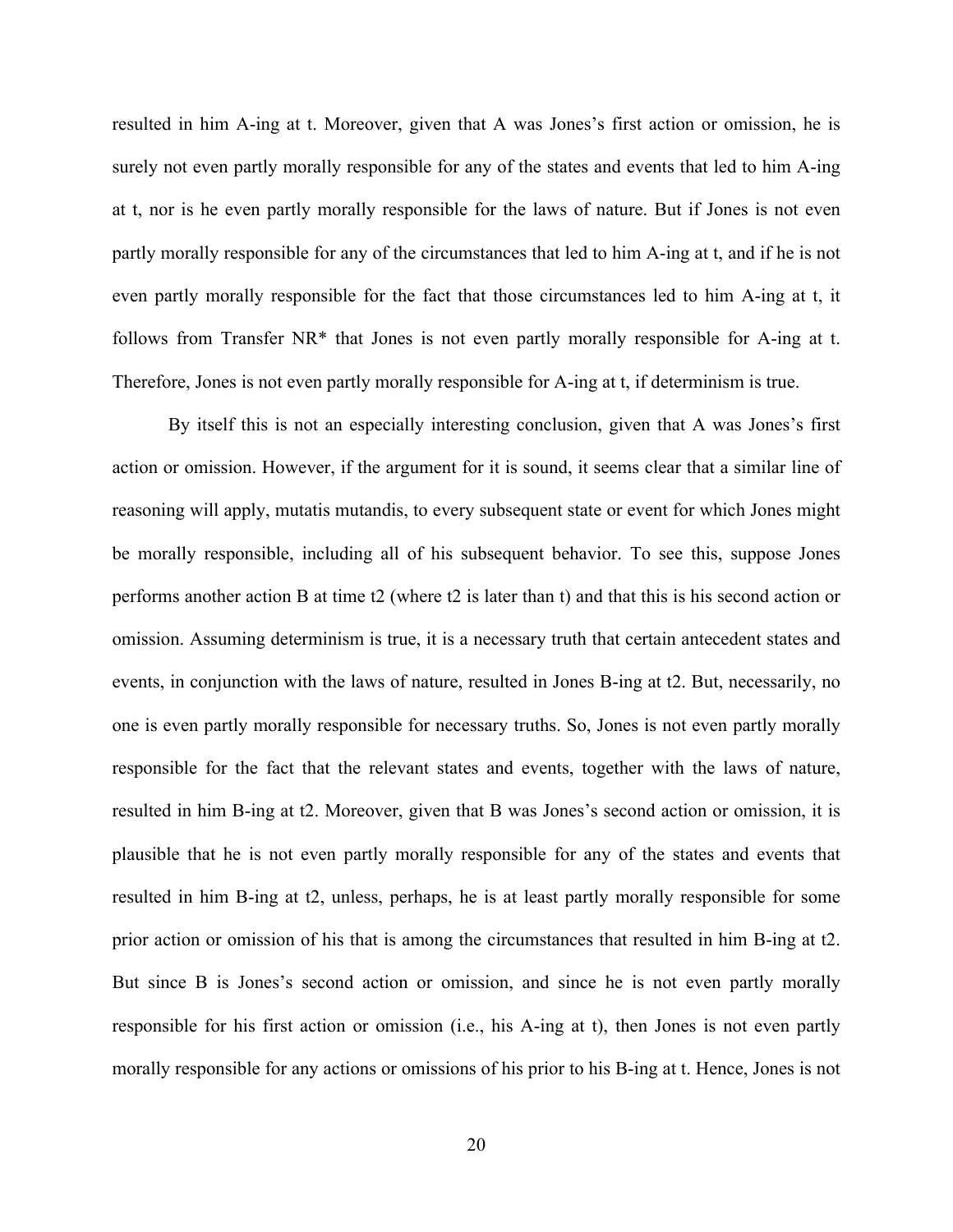even partly morally responsible for any of the antecedent states and events that led to him B-ing at t, nor is he even partly morally responsible for the laws of nature. But if Jones is not even partly morally responsible for any of the circumstances that led to him B-ing at t2, and if he is not even partly morally responsible for the fact that those circumstances led to him B-ing at t2, it follows from Transfer NR\* that Jones is not even partly morally responsible for B-ing at t2. Therefore, Jones is not even partly morally responsible for B-ing at t2, if determinism is true.

Similar arguments could clearly be adduced for the conclusion that Jones is not morally responsible for any subsequent state or event, if determinism is true. But if so, then since Jones is not even partly morally responsible for what happened prior to his first action or omission, we may conclude that Jones is not even partly morally responsible for anything, if determinism is true. And what goes for Jones in this case goes for the rest of us, too. So, we should further conclude that no one is even partly morally responsible for anything, if determinism is true.

A more regimented version of this argument can be constructed using the sort of technical machinery employed by van Inwagen in the original direct argument. Let "α" be the proposition that "Jones A-ed at t," let " $C_{\alpha}$ " be a proposition describing all the antecedent circumstances that led to its being the case that Jones A-ed at t, including the laws of nature, and let "NR<sub>S</sub>p" abbreviate "agent S is not even partly morally responsible for p."<sup>21</sup> Here are two inference rules that, I contend, govern the use of the  $NR<sub>S</sub>$  operator:

 $A^*$ .  $\Box p$  ⊢ NR<sub>S</sub>p

B<sup>\*</sup>. NR<sub>S</sub> (C<sub>p</sub> ⊃ p), NR<sub>S</sub>C<sub>p</sub> ⊢ NR<sub>S</sub>p.

<sup>&</sup>lt;sup>21</sup> Where p is a conjunction, I stipulate that "S is not even partly morally responsible for the fact that  $p$ " is to be understood as "S is not even partly morally responsible for p or for any conjunct of p."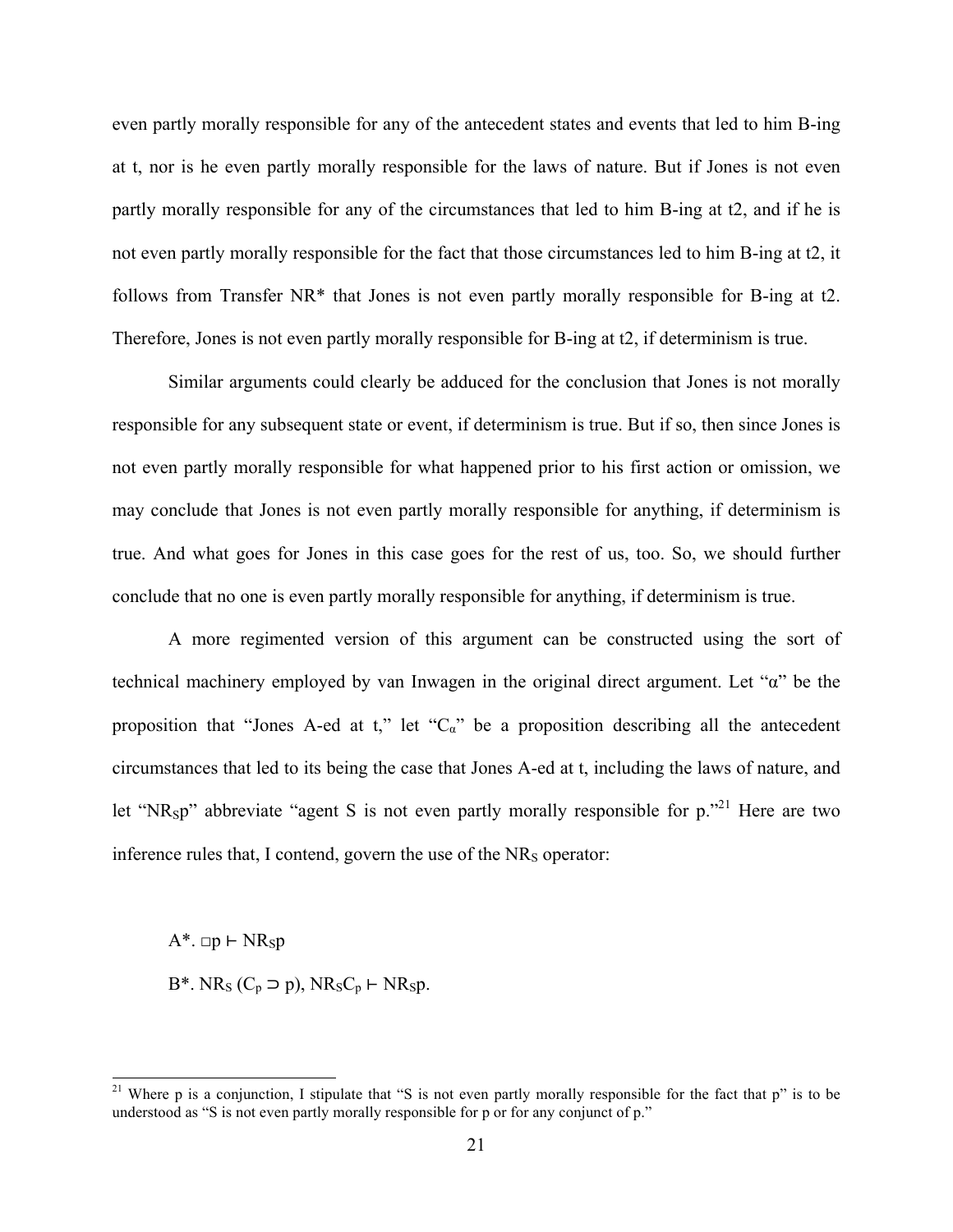The first of these two inference rules is an agent-relative version of van Inwagen's rule A. It says that if it is broadly logically necessary that p, then we may infer that agent S is not even partly morally responsible for the fact that p. The second rule is a formal version of Transfer NR\*. Where " $C_p$ " is a proposition describing all of the antecedent circumstances that contributed to its being the case that p, this rule tells us that if agent S is not even partly morally responsible for the fact that  $C_p$  implies p, and if S is not even partly morally responsible for the fact that  $C_p$ , then we may infer that S is not even partly morally responsible for the fact that p.

With this formal machinery in place, I argue as follows:

| 0. Determinism is true                               | assumption for conditional proof |
|------------------------------------------------------|----------------------------------|
| 1. $\Box$ $(C_{\alpha} \supset \alpha)$              | formal consequence of 0          |
| 2. NR <sub>Jones</sub> $(C_{\alpha} \supset \alpha)$ | from 1 by rule $A^*$             |
| 3. NR Jones $C_{\alpha}$                             | premise                          |
| 4. NR Jones $\alpha$                                 | from 2 and 3 by rule $B^*$       |

A few remarks about each of this argument's main steps are in order.

Step 1 follows directly from determinism. In a deterministic universe, if the exact circumstance described by  $C_\alpha$  (which, you will recall, include the laws of nature) led to Jones Aing at t, then any world in which those same circumstances obtain is one in which Jones A-ed at t. In other words, if determinism is true, any world at which  $C_{\alpha}$  is true is one at which  $\alpha$  is true.

Step 2 follows from step 1 by rule  $A^*$ .<sup>22</sup>

 $\frac{22}{22}$  Kearns 2011 challenges rules A and A\*, as does Hermes 2014. A co-author and I take up these challenges in future work. For now I should like to point out that even if rule A\* is invalid, the new direct argument can be reformulated without it. Let "→" stand for entailment. Now consider the following variation on rule B\*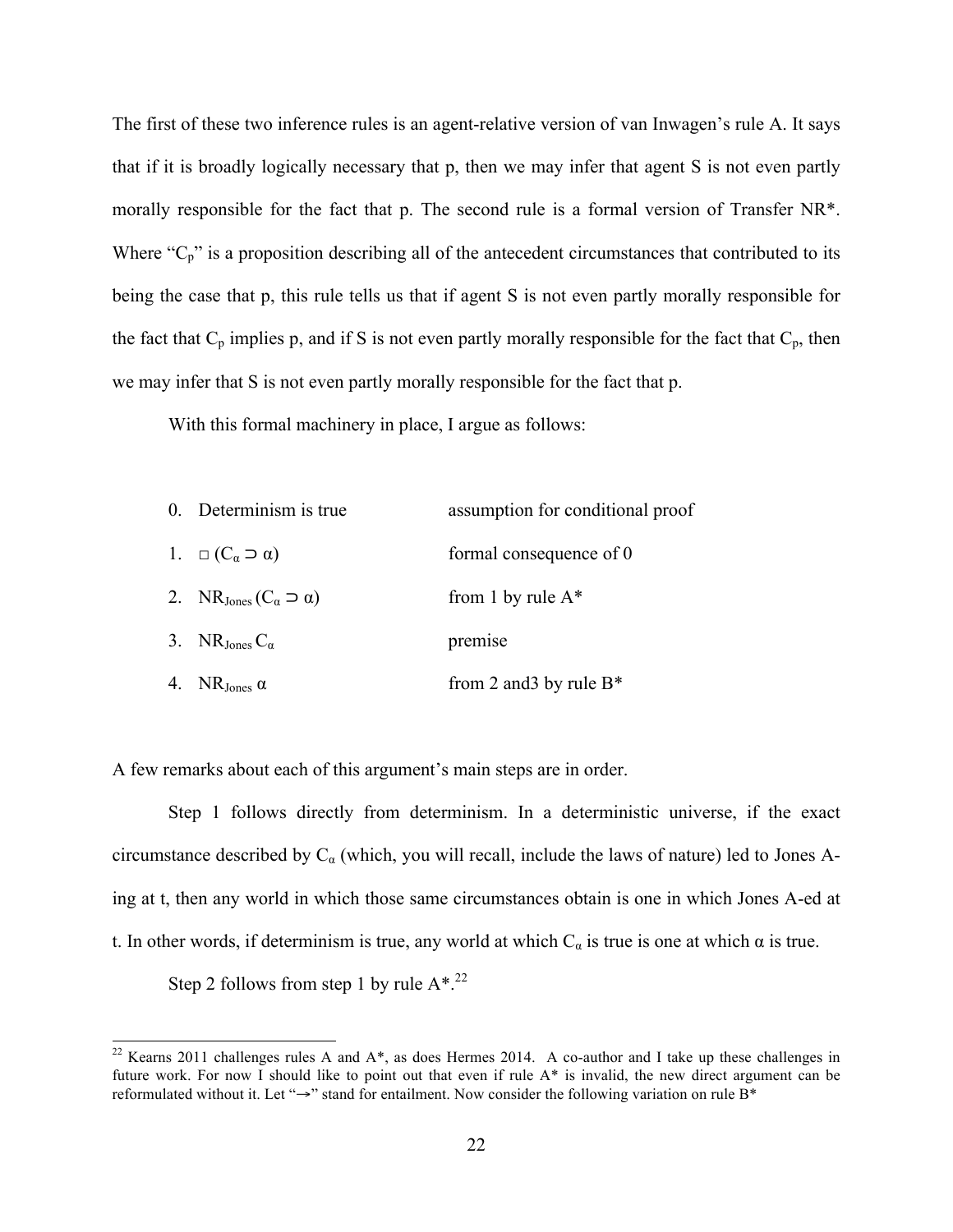Step 3 is also very plausible. Since A is Jones's first action or omission, we may assume, plausibly, that he is not even partly morally responsible for any of the states or events that led to its being the case that  $\alpha$ . It is also safe to assume that Jones is not even partly morally responsible for the laws of nature. It is therefore quite plausible to suppose that step 3 is true.

Finally, step 4, which says that Jones is not even partly morally responsible for  $\alpha$  follows from steps 2 and 3 by rule B\*. As I mentioned earlier, 4 is not an especially interesting conclusion by itself, given that A is Jones's first action or omission. However, as I also mentioned earlier, it should be clear that if the argument for 4 is sound, a similar line of reasoning will apply, mutatis mutandis, to every subsequent fact for which Jones might be even partly morally responsible. And so, since Jones is not even partly morally responsible for what did or did not happened prior to his first action or omission, it seems we can conclude that he is not even partly morally responsible for any fact, if determinism is true. Moreover, we can preplace "Jones" in this argument with any human agent and get similar results. And so I conclude that no one is even partly morally responsible for anything, if determinism is true.

## **6. The Significance of the Direct Argument**

 $B^{**}: NR_S (C_p \rightarrow p)$ ,  $NR_S C_p \rightarrow NR_S p$ 

 $\overline{a}$ 

If  $B^*$  is valid, there can be little doubt that  $B^{**}$  is also valid. Using  $B^{**}$  the new direct argument can be reformulated without appealing to rule A\*:

| 0. Determinism is true                                   | assumption for conditional proof |
|----------------------------------------------------------|----------------------------------|
| 1. $(C_{\alpha} \rightarrow \alpha)$                     | formal consequence of 0          |
| 2. NR <sub>Jones</sub> $(C_{\alpha} \rightarrow \alpha)$ | premise                          |
| 3. $NR_{\text{Iones}} C_{\alpha}$                        | premise                          |
| 4. NR <sub>Jones</sub> $\alpha$                          | from 2 and 3 by rule $B^{**}$    |

Step 1 is equivalent to step 1 in the text. Without appealing to rule A\*, we cannot *derive* step 2 from step 1. Nevertheless, step 2 remains highly plausible. That one state of affairs is the logical consequence of another just does not seem like the sort of fact for which a person could be to praise or blame. The upshot of all this is that even if rule A\* is invalid, I think this would do little if anything to undercut the appeal of the new direct argument.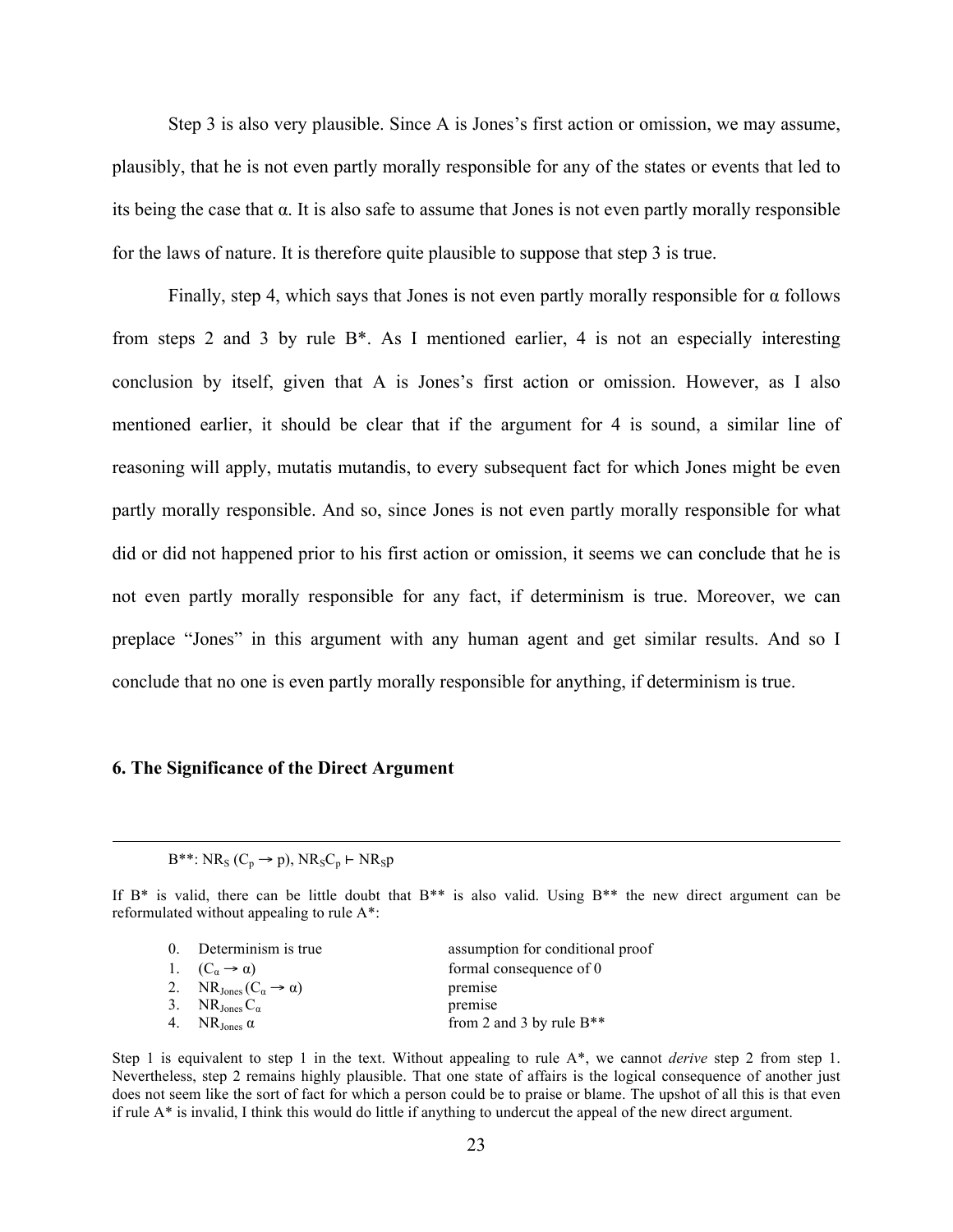I conclude with some brief remarks about the dialectical significance of direct arguments like the one defended here. Standard attempts to establish the incompatibility of determinism and moral responsibility begin with the claim that the freedom to do otherwise is required for moral responsibility and then attempt to show that no one has that sort of freedom, if determinism is true. By contrast, arguments like the ones discussed in this article attempt to establish the incompatibility of determinism and moral responsibility directly, without reference to the freedom to do otherwise. An apparent advantage of such arguments is that they seem to provide a means of defending incompatibilism about determinism and moral responsibility without having to take a stand on various metaphysical controversies concerning the freedom to do otherwise. As it turns out, however, things are not quite that simple.

Assume for the sake of argument that the freedom to do otherwise is compatible with determinism. Given that assumption, the compatibilist about determinism and moral responsibility could plausibly claim that an ordinary agent in a deterministic universe who satisfies all the relevant compatibilist requirements for responsibility, and who deliberately performs an action he knows to be immoral, despite believing correctly that he is free to do the right thing instead, is blameworthy for performing that action. But clearly if the agent is blameworthy for his action, the truth of determinism notwithstanding, then determinism and moral responsibility are compatible after all, in which case there must be something wrong with all arguments for incompatibilism, the direct arguments included. To avoid this conclusion, it seems proponents of the various direct arguments we have considered would have to reject either the initial assumption that freedom to do otherwise is compatible with determinism or the assumption that an agent who satisfies all the relevant compatibilist conditions, and who deliberately performs an action he knows is wrong, despite believing correctly that he is free to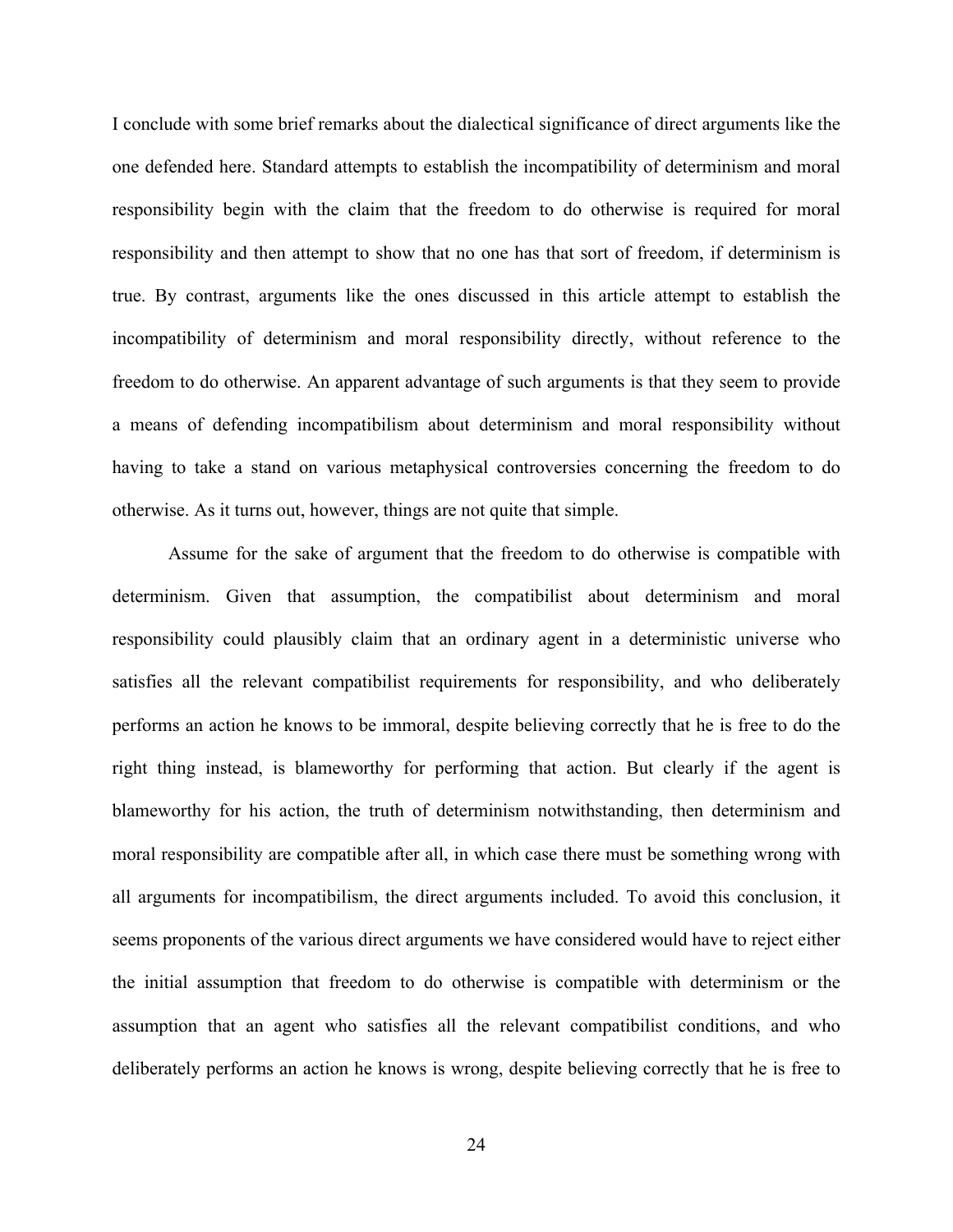do the right thing instead, is blameworthy for performing that action. But this latter assumption is extremely plausible. Arguably, then, all incompatibilists about determinism and moral responsibility must insist on the incompatibility of determinism and the freedom to do otherwise. But if so, then the various direct arguments do not enable us to completely bypass controversies about freedom to do otherwise and its relationship to determinism and moral responsibility.<sup>23</sup>

If the freedom to do otherwise is compatible with determinism, then, as the argument I just sketched seems to indicate, so is moral responsibility. But what conclusions should we draw from the truth of this conditional about the dialectical significance of the direct arguments? David Widerker concludes that such arguments do not enable us to bypass debates about the relationship between determinism and freedom to do otherwise, and that such arguments "should not be of concern to compatibilists, since [compatibilists] reject the assumption that in a deterministic world the agent cannot act otherwise"  $(2002: 323)^{24}$  I draw an importantly different conclusion. While it may be true that proponents of the various direct arguments cannot just ignore the question of whether determinism precludes the freedom to do otherwise, I do not think we should conclude from this that compatibilists have no reason to worry about the direct arguments or that these arguments cannot usefully advance the debate over the compatibility of determinism and moral responsibility. On the contrary, it seems to me that, far from showing that direct arguments are of little dialectical consequence, the truth of the conditional at issue highlights just how useful such arguments can be, for if we append that conditional to the direct argument defended here, we get a new argument for the incompatibility of determinism and the freedom to do otherwise. In its simplest form, that new argument goes like this:

<sup>&</sup>lt;sup>23</sup> The argument of this paragraph is inspired by that of Widerker 2002.<br><sup>24</sup> Widerker's claim that compatibilists about determinism and moral responsibility reject the assumption that determinism precludes the freedom to do otherwise is too broad, for not all compatibilists reject that assumption. A semi-compatibilist, someone who holds that determinism is compatible with responsibility even if it is not compatible with the freedom to do otherwise, need not reject the assumption and, indeed, some semi-compatibilists accept it.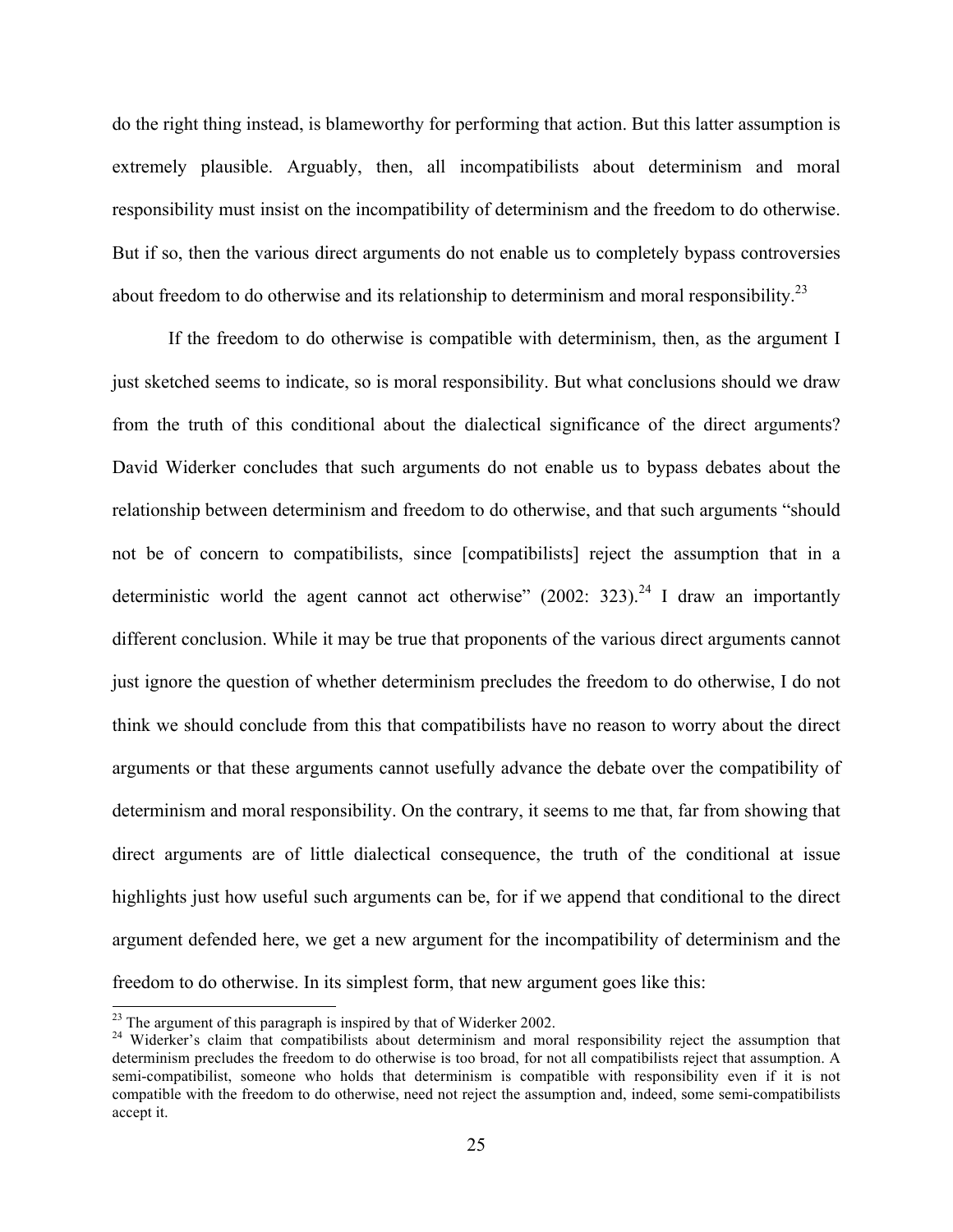- 1. If the freedom to do otherwise is compatible with determinism, then so is moral responsibility (premise).
- 2. Moral responsibility is not compatible with determinism (from the new direct argument).
- 3. Therefore, freedom to do otherwise is not compatible with determinism.

Unsurprisingly, I think this argument is sound. But whatever you make of the argument, its existence shows that, contrary to what Widerker claims, compatibilists should take seriously direct arguments for the incompatibility of determinism and moral responsibility. While these arguments may not enable us to completely bypass debates about the freedom to do otherwise in the way they initially seemed to, it hardly follows that they are of little dialectical significance.

**Acknowledgements:** Omitted to facilitate blind review

## **References**

Fischer, J.M. 2006. *My Way*. New York: Oxford University Press.

Fischer, J.M. and Ravizza, M. 1998. *Responsibility and Control: An Essay on Moral Responsibility*. Cambridge: Cambridge University Press.

Frankfurt, H. 2002. "Reply to Eleonore Stump," in *The Contours of Agency: Essays on Themes From Harry Frankfurt*, Sarah Buss and Lee Overton (eds.), Cambridge, MA: MIT Press.

Hermes, C. 2014. "A Counterexample to Rule A," *Philosophia* 42: 387-389.

Kearns, S. 2011. "Responsibility for Necessities," *Philosophical Studies* 155: 307-324.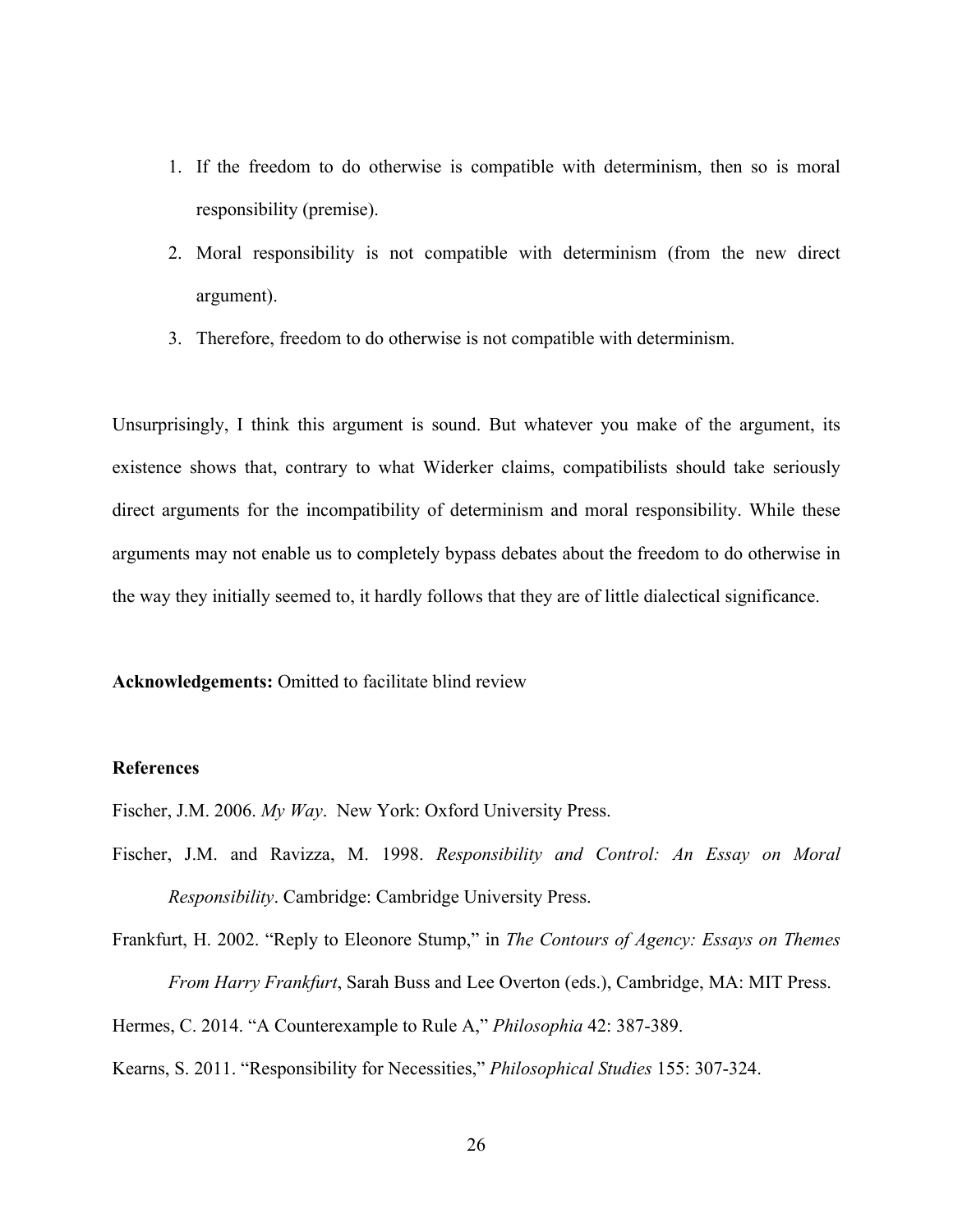- McKenna, M. 2001. "Source Incompatibilism, Ultimacy, and the Transfer of Nonresponsibility," *American Philosophical Quarterly* 38: 37-51.
- McKenna, M. 2008. "Saying Good-bye to the Direct Argument the Right Way," *Philosophical Review* 117: 349-383.
- Ravizza, M. 1994. "Semicompatibilism and the Transfer of Non-responsibility," *Philosophical Studies* 75: 61-94.
- Schnall, I. and Widerker, D. 2012. "The Direct Argument and the Burden of Proof," *Analysis* 72: 25-36.
- Shabo, S. 2010a. "Against Logical Versions of the Direct Argument: A New Counterexample," *American Philosophical Quarterly* 47: 239-252.
- Shabo, S. 2010b. "The Fate of the Direct Argument and the Case for Incompatibilism," *Philosophical Studies* 150: 405-424.
- Shabo, S. 2011. "What Must a Proof of Incompatibilism Prove?" *Philosophical Studies* 154: 361-371.
- Stump, E. 2000. "The Direct Argument for Incompatibilism," *Philosophy & Phenomenological Research* 61: 459-66.
- Stump, E. 2002. "Control and Causal Determinism," in *The Contours of Agency: Essays in Honor of Harry Frankfurt*, Sarah Buss and Lee Overton (eds). Cambridge, MA: MIT Press.
- Stump, E. and Fischer, J.M. 2000. "Transfer Principles and Moral Responsibility," *Philosophical Perspectives* 14: 47-55.
- van Inwagen, P. 1980. "The Incompatibility of Responsibility and Determinism," *Bowling Green Studies in Applied Philosophy* 2: 30-37.